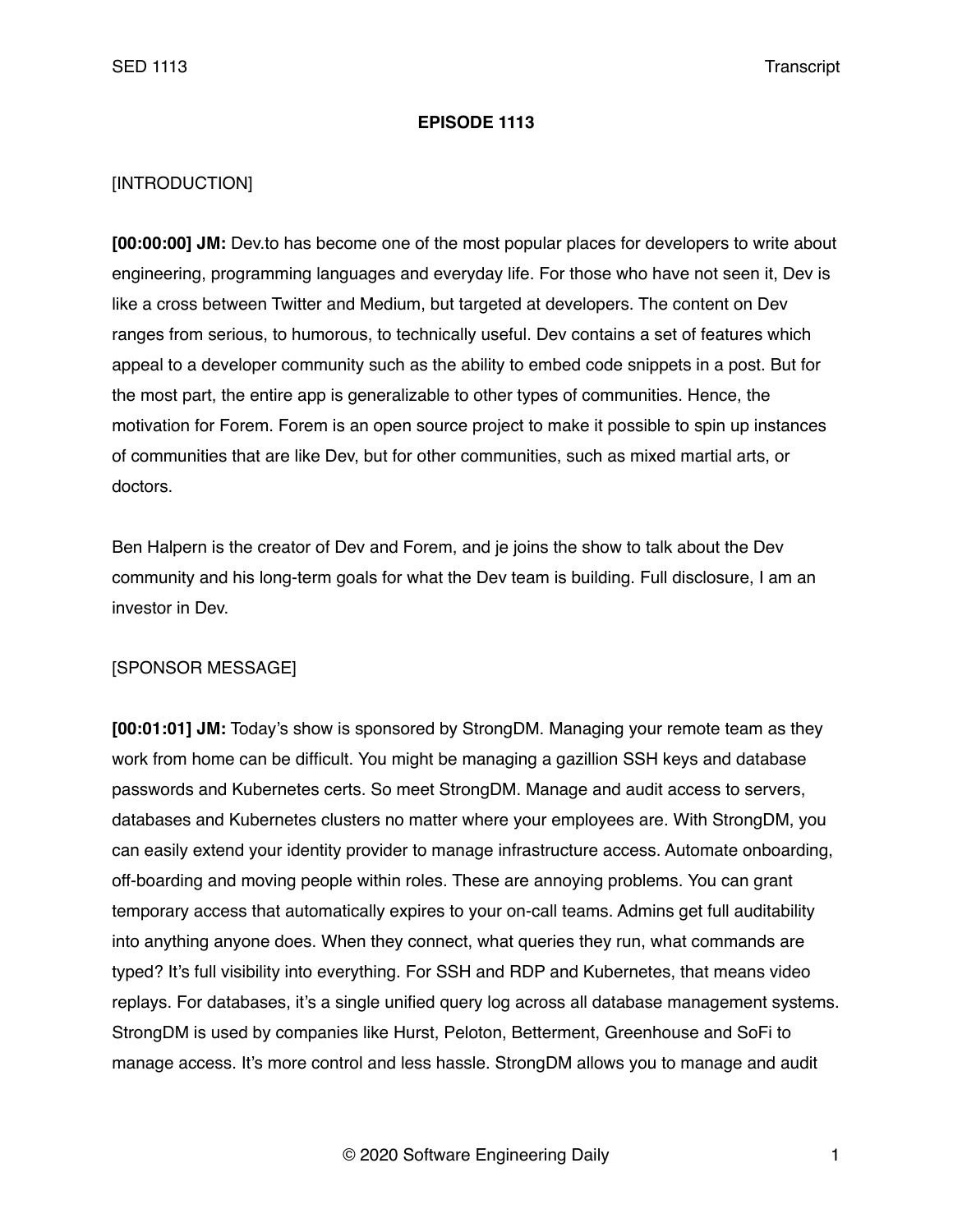remote access to infrastructure. Start your free 14-day trial today at strongdm.com/sedaily. That's strongdm.com/sedaily to start your free 14-day trial.

[INTERVIEW]

**[00:02:31] JM:** Ben, welcome back to the show.

**[00:02:33] BH:** Yeah, thanks for having me.

**[00:02:34] JM:** You are the founder of Dev, and that's the place we should start for people who haven't heard of it. Explain what the Dev community is.

**[00:02:42] BH:** Yeah, the Dev community is a social network for software developers. We seek to both be inclusive in valuing of network-based education. Everyone is teaching each other, because this job is hard to do in a silo. But, also, just sort of pushing social networking forward, and that's kind of been the journey we've been on with any platform. It's really human-based. It's really about making connections, friendships and ultimately following your passion.

**[00:03:14] JM:** Why do people write on Dev? And explain what the writing interface is.

**[00:03:20] BH:** Yeah. Dev is definitely a blogging-first platform. We also have lots of discussions in other sorts of format. But we basically take this one type of post sort of like as if it's a tweet, but longer, kind of just what blogging has always been. And folks blog on the platform because it's designed to reach people who might care about similar things. It's not going into a silo and then maybe playing the Hacker News lottery, which might be sort of tough to do if you want eyeballs. But also tough to do if you want moderation, the way we do it, which is definitely a different way than, say, a Hacker News or if you're trying to do Twitter. Really, the community is there. So people bring what they want to say to the community.

**[00:04:10] JM:** So in some ways, it's a niche that is not filled by Medium. It's not filled by Reddit. It's not filled by WordPress, which is kind of surprising. It's kind of surprising that there is still an existent niche for people to express themselves, people to communicate. Why is there an existing niche? What is the niche that was previously unfilled by these other platforms?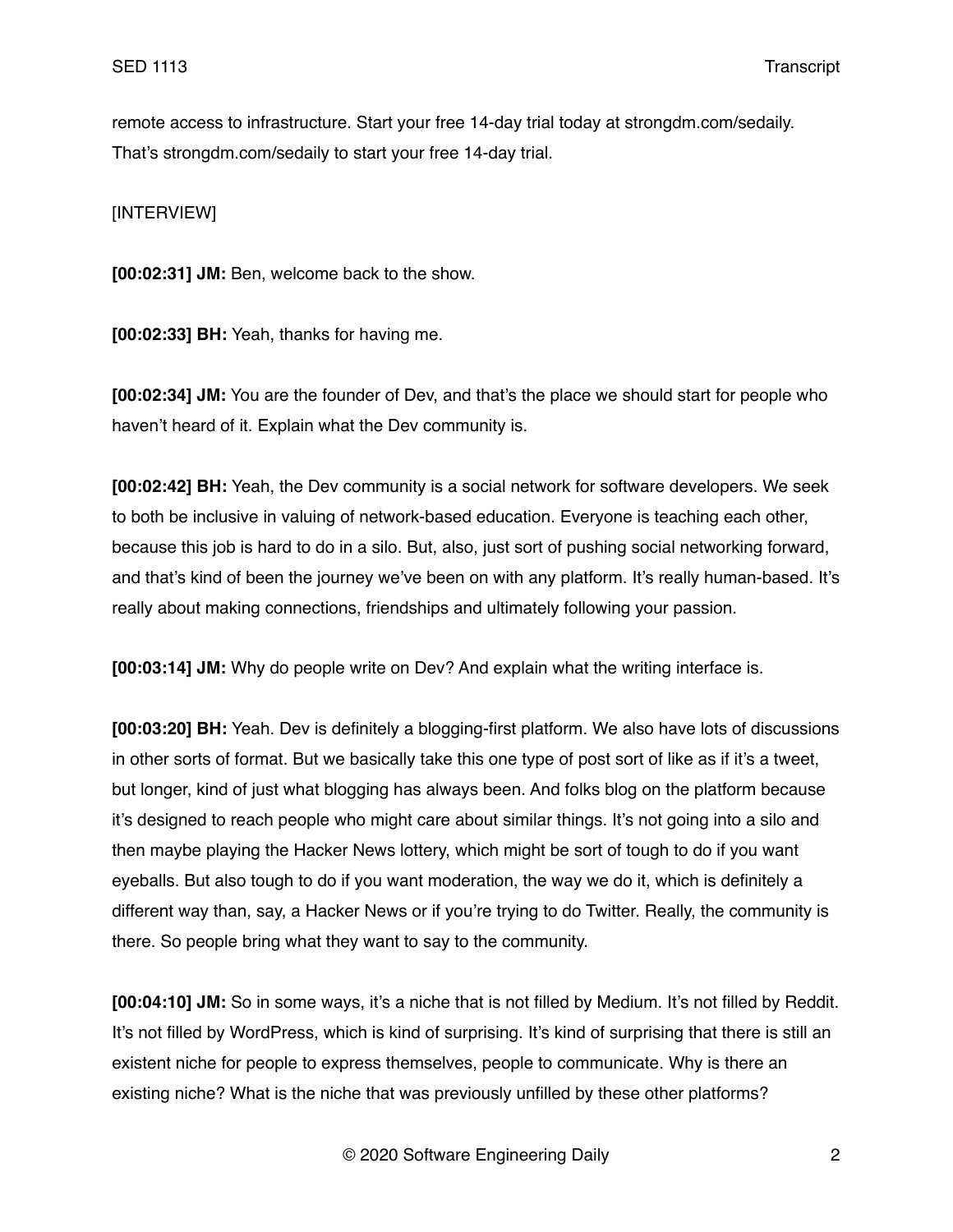**[00:04:38] BH:** It's been quite the journey, but originally a big reason why I wanted to take this on is sort of the realization that there's a few things at play. One, maintaining any software including a blog is really hard. And I remember a few moments where I would just occasionally visit like an older blog with really great new content. And as a software developer feel for why the person is not updating the actual software, maybe it doesn't have HTTPS because that was not a thing and it's not so important, but it's just kind of like maintenance is difficult.

So then that's where things like Medium come into play. It's a really smooth, solid interface. But there were problems from the beginning, and that Medium didn't have syntax highlighting. And regardless of how you feel about syntax highlighting, it's sort of table stakes if you want to do software development blogging, and not that that was the be all end all, but it's sort of this idea that, "Oh! Medium actually doesn't care that much about developers as a cohort. They're an important technical audience," and developers kind of got to liking Medium at one point. But then Medium, the publishing platform, just sees developers kind of as an edge case. And any passion really is not the edge case for the people who are part of that passion. Whether it's literally your passion or just something you need to do a lot of for work is learning about software development.

And Medium just inherently has a hard time doing that for everyone. And then ultimately, Medium had to question their own business model. They had to make a lot of changes. It was just always a rocky journey that it was hard to be a part of if you really cared about the craft.

**[00:06:24] JM:** What's your philosophy around design? The site is well-designed. I want to get into the architecture, the engineering. But just to stay on the top level a little bit more, tell me about your perspective on design.

**[00:06:36] BH:** Yeah. Our design has gone through a lot of iterations. Originally I was definitely the chief designer. Now we have two designers on staff who've really taken hopefully some of the good parts, but also really lately polished things. It has really come a long way. But my influence is definitely one to sort of think that the design should be expressive of the idea.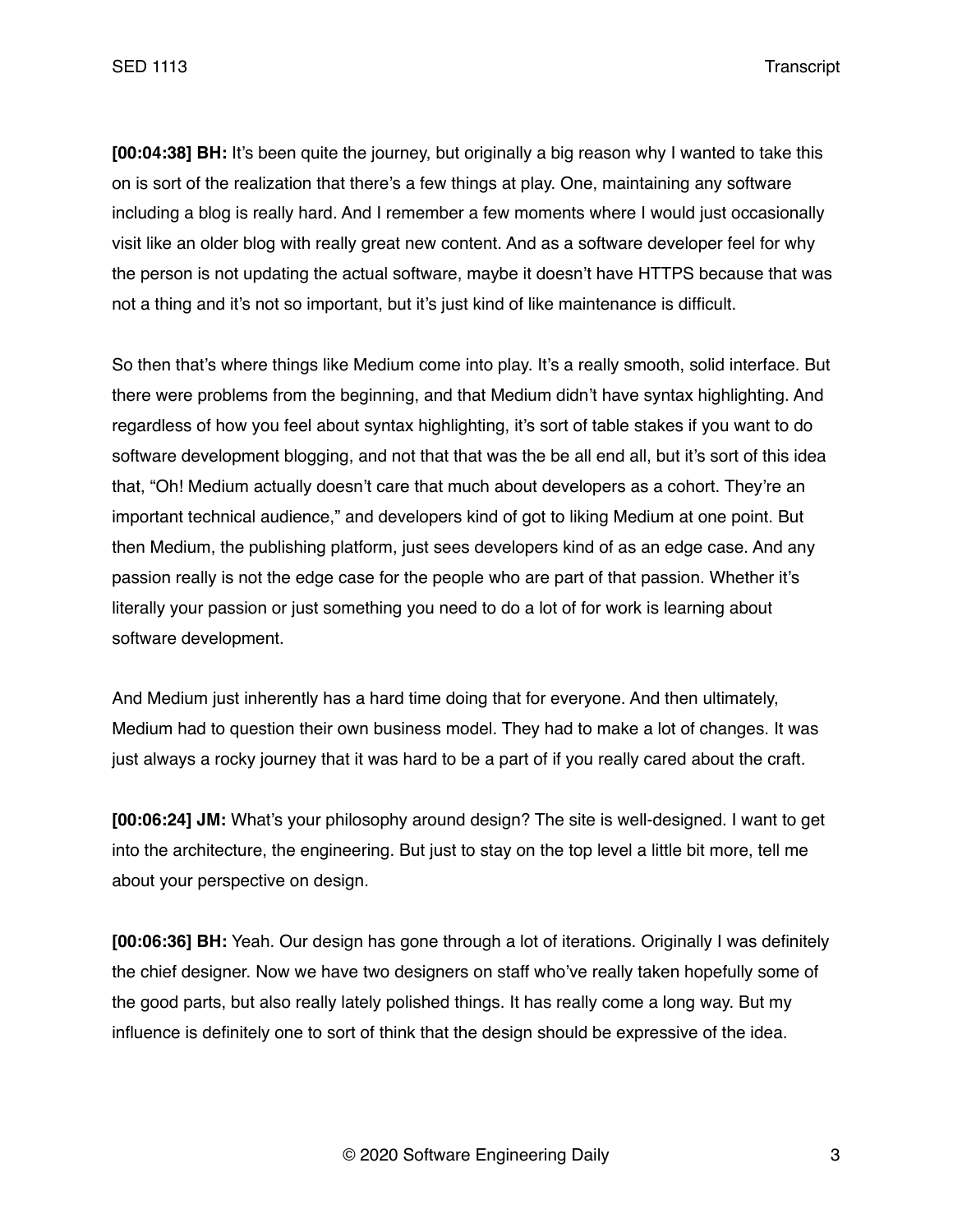I was just talking to one of our designers today about the current redesign of the comments area, which is trying to bring some uniformity and polish to the design. And just into the little things like the way we do the border, which currently sort of frames the comment, which I think gives it a certain element of importance in like the way it shows off the content. And we really try to let people express themselves and their work through the design. But then also have the platform express our values, inclusion, creativity and things like that. And it has to be subtle. It has to be understated. You don't want the design screaming at you, which is kind of I tended to do a little bit more of when I was like chiefly in charge of that. But it's really a journey and it's really speaking to people and you have to be thoughtful about it.

**[00:07:50] JM:** All right. Well, describe the software architecture of Dev. We talked about that a bit in a previous episode and it was basically a Rails application. It was my understanding. But I imagine it has become a little bit more involved. So, tell me the software architecture.

**[00:08:05] BH:** Yeah. I would say that these days, it's still mostly a Rails application. We've actually tried to, in some ways, pair things down to make it even more of just a Rails application. And a big part of that is because of where we want to go with the journey. We've really tried to keep things simple so that we don't have to have too many different services running in one container, anything like that.

The core applications still is as much as we can think about it a Rails application. The one wrinkle, which has always existed, is that we rely heavily on edge caching. So that's the new hotness. I mean, we have been heavy users of some of the coolest features that Fastly offers. And Fastly's stock is up about six times in the last few months. So I can tell that like it's popular, it's evolved. It has also really perfect infrastructure.

So we cache content at the edge for optimal performance, and we really want the site to be performant for everyone. The one user experience consideration that you really can't do without is performance for a site that is based mostly on consuming content. And then otherwise, creating content, but it's not like we're doing anything that requires extensive computation to load the page. So let's actually do this little computation as possible in sort of raw HTML.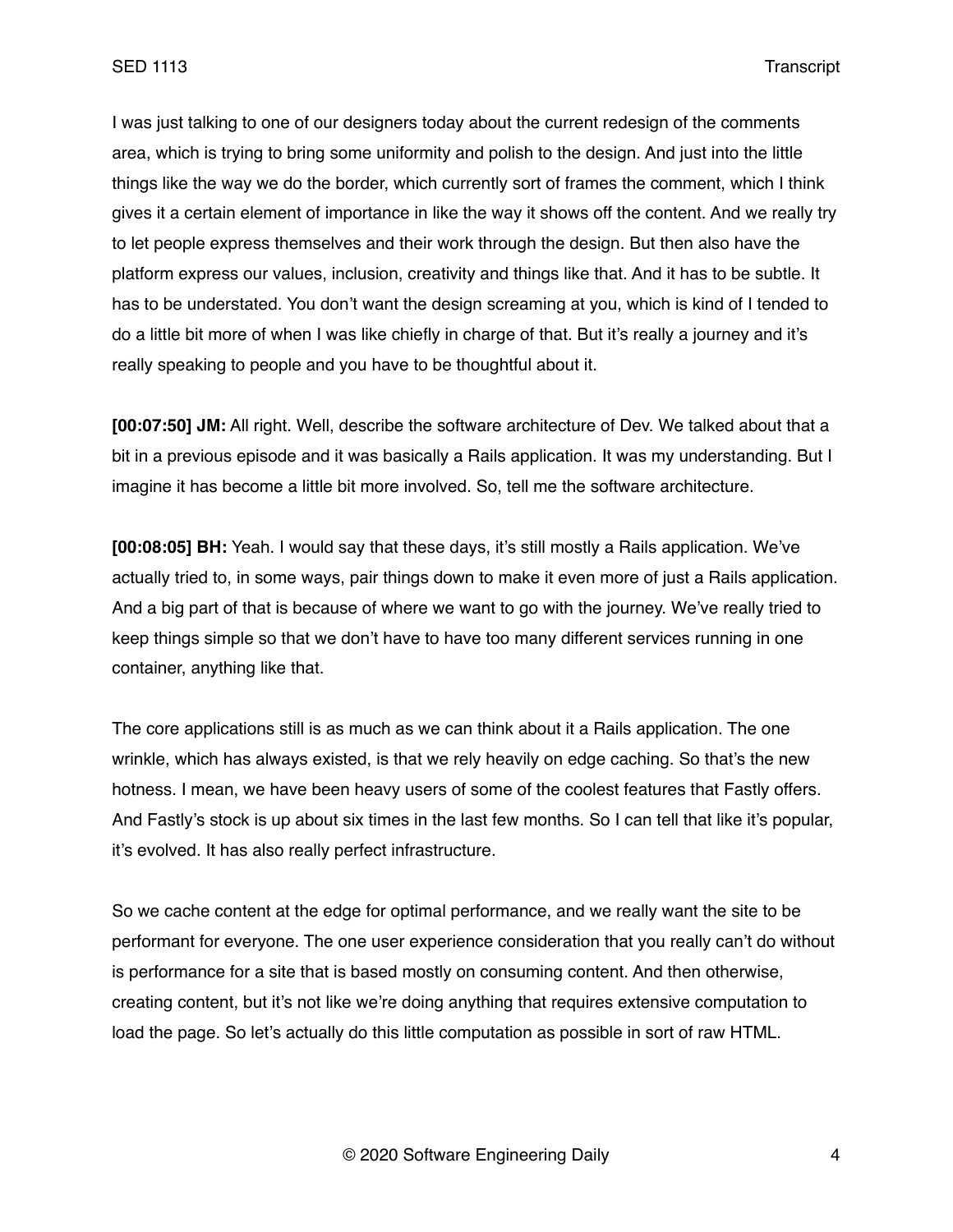And that is the core design. And then we now have mobile apps. We have iOS and Android and we actually continue to mostly just run those as web apps in a light shell overtop of the native app. And that's sometimes a frustrating existence to live in, but it's also really, really awesome to be able to just know that you're shipping one web app and it's the same everywhere. And there're definitely a lot of things to think about in those terms. But it's mostly just been a journey that we're trying to make the most of each opportunity.

**[00:10:06] JM:** Yes. The architecture is really well-reasoned, from top to bottom. I did a bunch of these shows on Facebook a while ago, and this funny period of time where Facebook tried to do everything in HTML5 when they were getting their mobile apps ready. The time was not good to go all-in on web for your mobile applications in the early days of Facebook. But today, they probably could do that. They could probably go all-in on web technology similar to what you've done just because the edge layer has gotten so good. The browsers have gotten so good. This is kind of a random question, but do you think Facebook could have the same architecture that you have today? Let's just go totally counterfactual.

**[00:10:54] BH:** In a simplified way. I'm sure they do things a little differently given their resources. But to this point, yeah, absolutely, I think. Luckily for me, Facebook is making these choices while I was in college. And for whatever reason, I was keeping up-to-date on it. That's kind of like interesting. I remember reading about this as it was happening. I remember thinking about it. And that's sometimes a good way to see history is when you really have the perspective of what was going on. And that was because I was like interested in social media as a genre and I always have been. I've been doing Forem since I was a kid and things like that. Without realizing it totally explicitly, I was always into this area.

And Facebook's choices early on were because of the same reasons we kind of want to make these choices. We really value simplicity of our shipping process so that we can move fast and hopefully not break things. But we try to push to production as often as we can. We try to create a scenario which enables creativity and fluidity and the capacity to constantly evolve. But between now and when Facebook was going through growing pains in this area, iPhones and many Androids have become more powerful than their desktop equivalent in a lot of ways especially in rendering. And this is backed up by pretty much every benchmark you can talk about.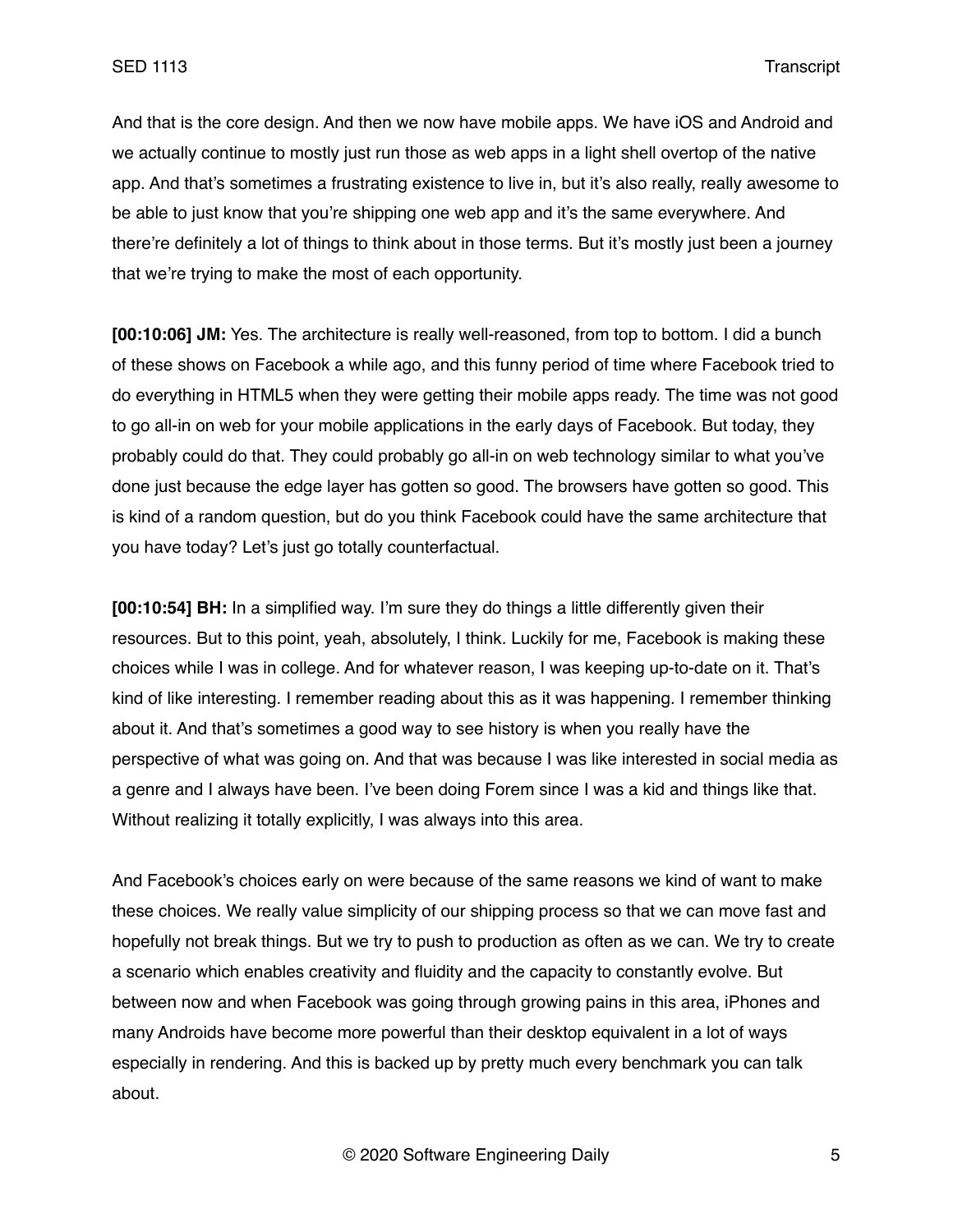And then it ultimately comes down to network conditions and performance, which you're going to struggle with no matter what your stack is. And it's frustrating to live in an iOS land where they still are pretty inconsistent with their rolling out of web features. And that's just kind of frustrating across the board. If Apple would just provide a more consistent experience with WKWebView and some of what they're doing, it would really close the loop. I'd say that's kind of the last piece that has to fall for this to be a little bit more common. But, yeah, the idea is good. The path was clear also because this is what Basecamp does. And Basecamp are the chief core team behind Ruby on Rails, which is our stack, and we really feel like there's a sense of camaraderie between the different users of the technology. And Rails, if it ever went away, it's certainly having a renaissance now with some extremely popular Rails apps these days. Shopify's growth has really buoyed the whole ecosystem. Pay.com is making us feel like Basecamp's success is not going away anytime soon. There's just a lot of good that stuff happening in Rails end. So anytime we can swim with the current there, we're feeling pretty good about things.

### [SPONSOR MESSAGE]

**[00:13:50] JM:** Join GitLab on August 26th, 2020 for GitLab Virtual Commit. It's an immersive 24-hour day of practical DevOps strategies shared by developers, operations professionals, engineers, managers and leaders. The attendees will hear from the US Air Force and Army. The GNOME foundation, State Farm, Northwestern Mutual, Google, more companies, many more companies about problems solved, cultures changed, release times that have been reduced. You can come and be part of the community that is just as passionate as you are about DevOps. You can register today at softwareengineeringdaily.com/gitlabcommit. Register for GitLab Virtual Commit by going to softwareengineeringdaily.com/gitlabcommit. Thanks for listening and thank you to GitLab.

# [INTERVIEW CONTINUED]

**[00:14:46] JM:** The architecture, basically you do everything you can to pre-calculate static HTML and just serve static HTLM from anywhere. And that works pretty well for a blogging platform, for a text-based platform. Are there types of dynamic content that is tricky to do that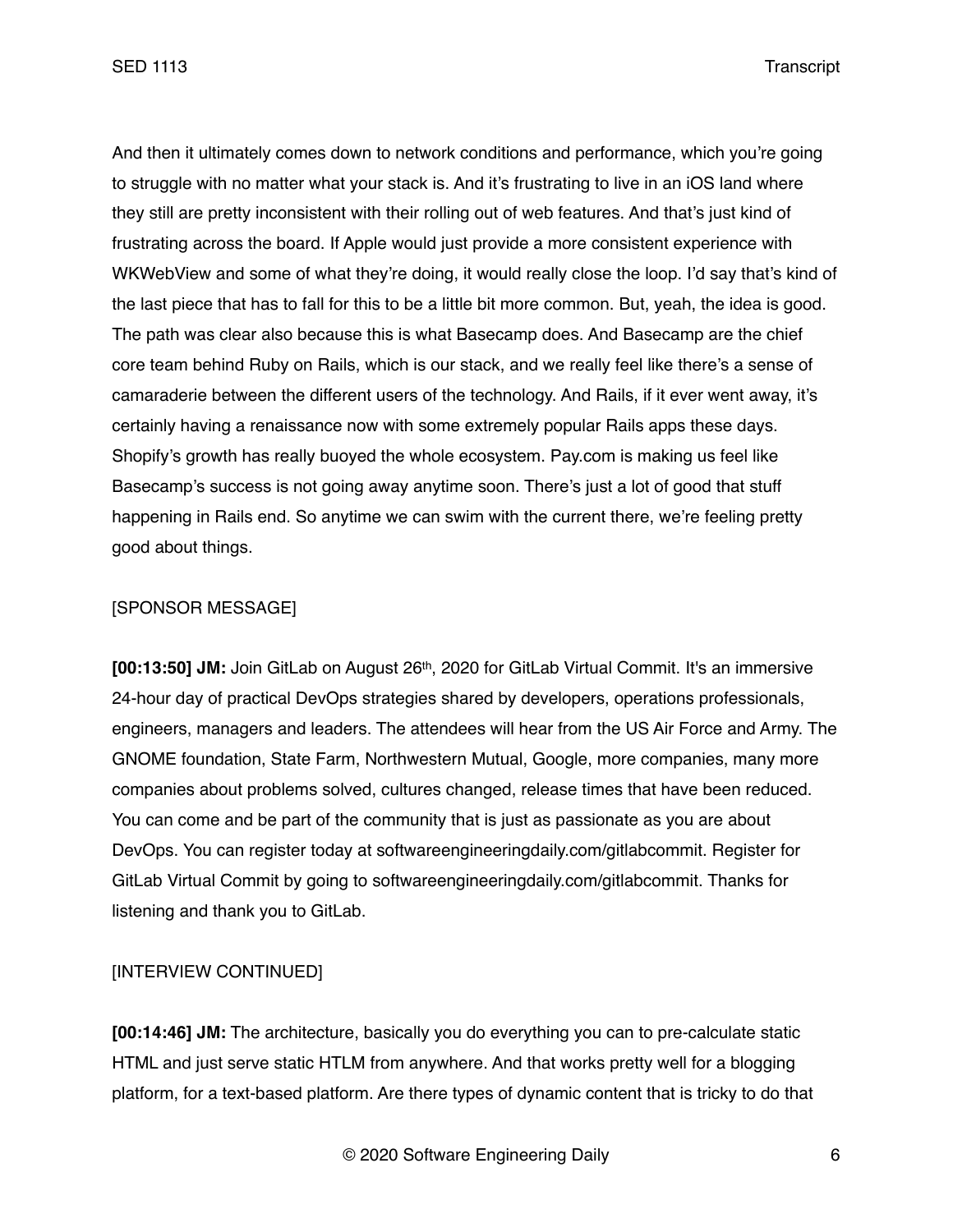way? I don't know. Animations, or video, or some kind of messaging system? Is there anything that's hard to do with static HTML?

**[00:15:21] BH:** Well, it's only static HTML to the extent that the server cases. Once it got shipped to the browser by any means, it's pretty much fine. We have a few constraints, but over the years, this is the fourth or fifth time I've talked to you about this on the show. It's been a pretty fun journey that we've been in discussion sort of throughout this because so much has changed. But early on, the constraints were of bigger importance, and there was more stuff we felt like we couldn't do because there is just fewer people working on the team. It was harder to accomplish things.

But these days, these constraints, you have to be aware of them. And when we have new people, sometimes it takes them a while to figure out or remember that you can't do certain things you're accustomed to just based on other inventions. But we can pretty much do anything we want. We can ship really any type of content. It's just we just can't do it based on certain specific user information, but then we can do that asynchronously if we need to. And then, with regards to animations and stuff in the native context, there's going to be some constraints about how you do animations in native or whatever. Like certain native gestures are not going to be as beautiful as they would be. But you sort of live with us constraints and learn what you do well and what you don't do well. And have native bridges for our native apps to where we do audio and video, because we just felt like audio and video is something that the native – The phones were just always going to have a leg up on. So we sort of have a communication bridge so we can do a handful of native sub-views or native interactions with the APIs. And we do that where we can achieve the most leverage. But we stick to web technologies most of the time.

The web team, which is like 90% of the tech people on our team, or 95, we basically just have a couple people working on native right now. Of course, we'd like to expand that in the future. But the web team mostly barely even knows what's going on with the native side of things, and that's good that they don't really have to worry about that and we just kind of make it work a little bit better with some glue and some important APIs. But it's designed so that fewer people have to be super-duper concerned about the way we deploy and the way we roll out features and things like that and mostly maximize for thinking about the user experience and thinking about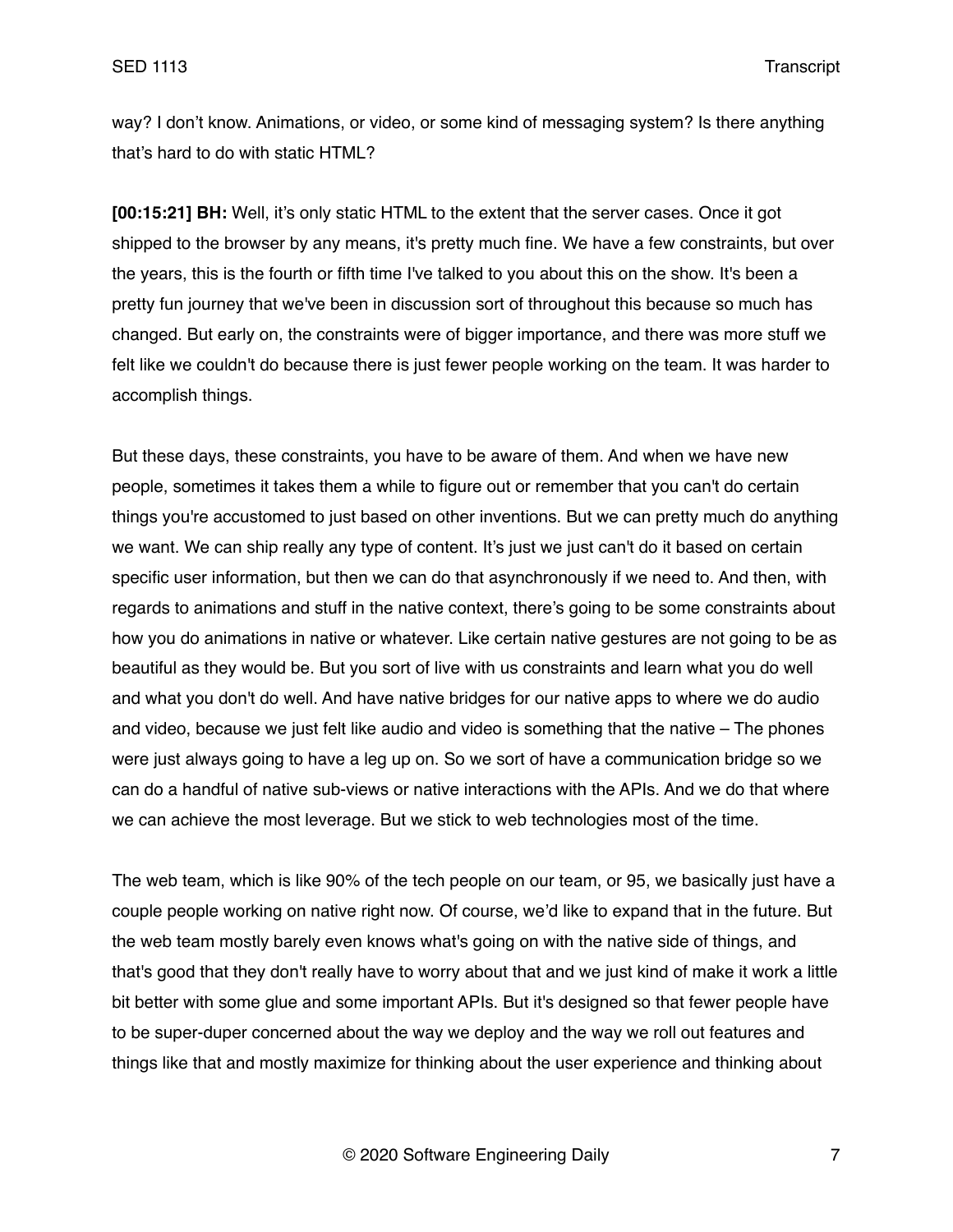like what we can do the most of right now. And a lot of the times that's like just shipping small improvements on the website.

**[00:18:07] JM:** It's amazing how you could just focus on performance when the web is now in a place where scalability is not really a difficult problem. Scalability is kind of taken care of by the primitives at this point, whatever primitive you're deploying to. Are you still using Heroku?

**[00:18:26] BH:** We are still using Heroku for the core Dev app. But for the stuff we're going to talk about later in terms of what's next in our journey. We're shifting to some other infrastructure choices and stuff, which are still sort of a work in progress. But, yup, Heroku still serves Dev and it's been great.

**[00:18:43] JM:** Right. Yeah. I can't imagine you have too many issues, whatever. You just turn up the dial, scale up the dinos, pay the money. Not a big deal there. But I guess we could spend a little more time on Dev, then we'll get to Forem. But are there sources of technical debt? Where is the technical debt with Dev?

**[00:18:59] BH:** So, we haven't really talked about this yet. But for anyone who doesn't know, Dev, the codebase, is entirely open source. The technical debt is certainly there. But compared to any other project I've worked on that's lasted this long or had these types of issues, our technical debt is somewhat limited. I can't think of anything that is a major, major area of debt right now because we've asked people to look at the code and to put their eyes on things and to help us work things out. So a lot of areas that would otherwise get ignored forever like just get worked out a little bit faster. People can point out specific issues. And that was a big part of going open source. A big reason why we decided to put all our code out there is so that more people could have an eye on things. Question what we're doing. Point out specific bugs.

And so there's technical debt, but it's less so than I think a lot of organizations in our position. I think we've always put an emphasis on giving our team the opportunity to re-factor pretty consistently. To not constantly rebuilding features. To try to be thoughtful about these things. Nothing is perfect, but I think that's not a big problem for us compared to a lot of our peers.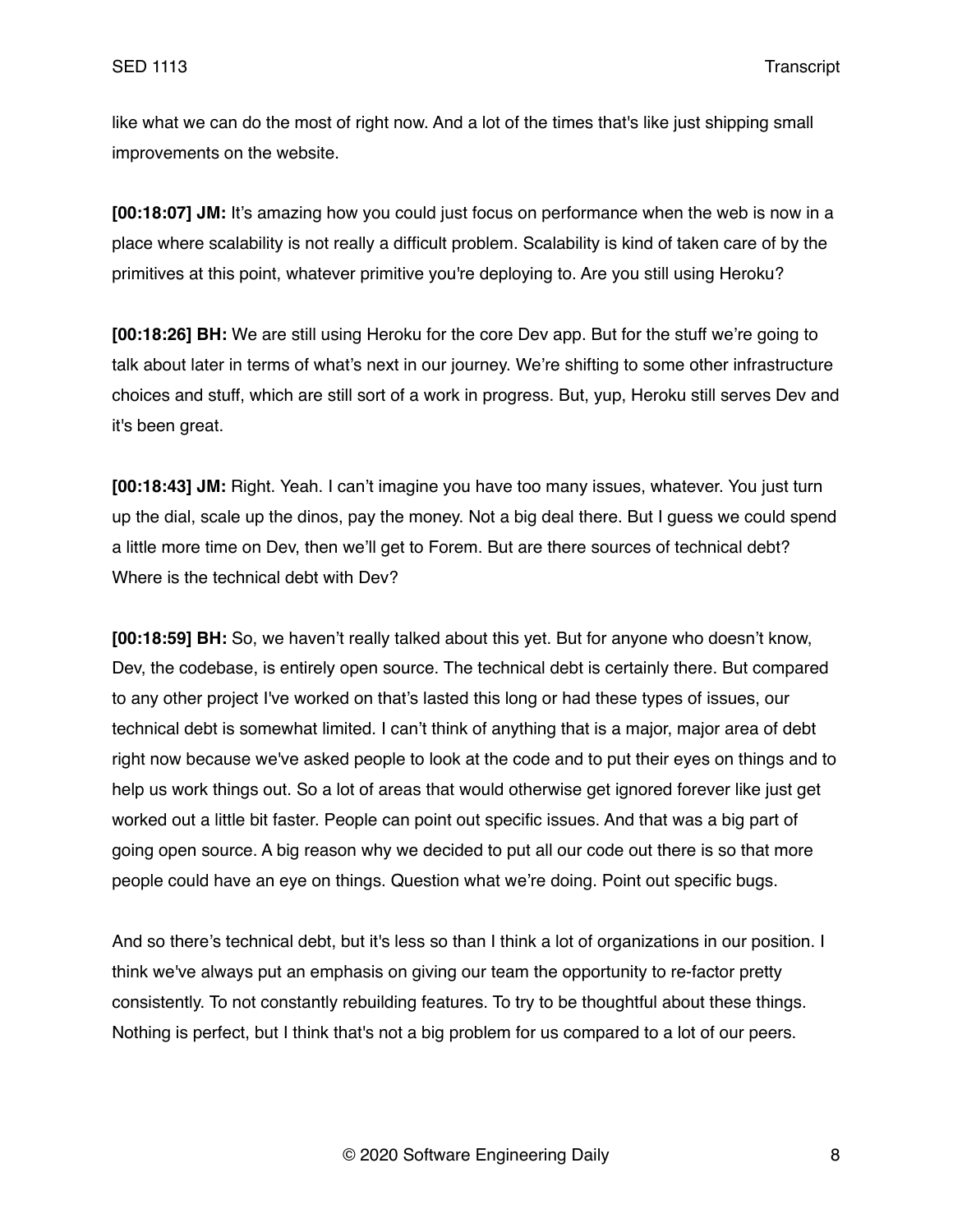**[00:20:15] JM:** And with that, I think we can talk about Forem. Because we've talked about Dev a bunch of previous episodes, and I bet most of the listeners are going to be familiar with Dev. Forem is the generalization of dev. Basically, the idea that Dev is this social network for developers. You've kept the functionality pretty paired down and minimalist in the sense that you don't have anything that's like super specific to engineers. I guess you have marked down like the most forums probably would not need markdown, but then again there's not much – I'm sorry, not markdown. Syntax, like syntax structuring. In a forum for mixed martial arts, you would not need syntax highlighting unless it's – Well, maybe it's a very specific – Maybe you can have a forum for mixed martial artists that also are software engineers. Why not? But explain what Forem is.

**[00:21:12] BH:** Yeah. First of all, Forem is spelled F-O-R-E-M, and we have the.com, forem.com. And the word Forem stands for for empowering community, which was actually just what we settled on as our mission statement before coming up with the name. So we decided that our product was for empowering community, and that was because we had this idea that we could be a little bit broader than just software development. And not like Dev itself isn't a great business to fall back on if this whole Forem thing doesn't work. GitHub and Stack Overflow have proven that developer attention is pretty valuable, but we felt like the fundamentals of what we're doing, our emphasis on moderation, our emphasis on allowing people to go deep on their passions and our emphasis on, honestly, like the technical craftsmanship that goes into building an open source version of this really had legs in various domains. We felt like there is an idea around a sort of decentralized version of Reddit, which has a lot of the niceties of Medium and just has a lot of stuff that really caught on with the Dev community, and we really felt like myself and my two founders, Jess and Peter, are not like pure all we think about is software development type of people, and that really helped us make Dev into a really human-friendly platform in the first place.

Yeah. So this was vaguely part of our journey for quite a long time. We had these ideas for a long time, but the clarity came gradually. Of course, the name is – That came last of all. So Forem is sort of just what we've been working on for a while in some ways, but it's kind for the clear picture of what we've been working on without even really quite realizing it.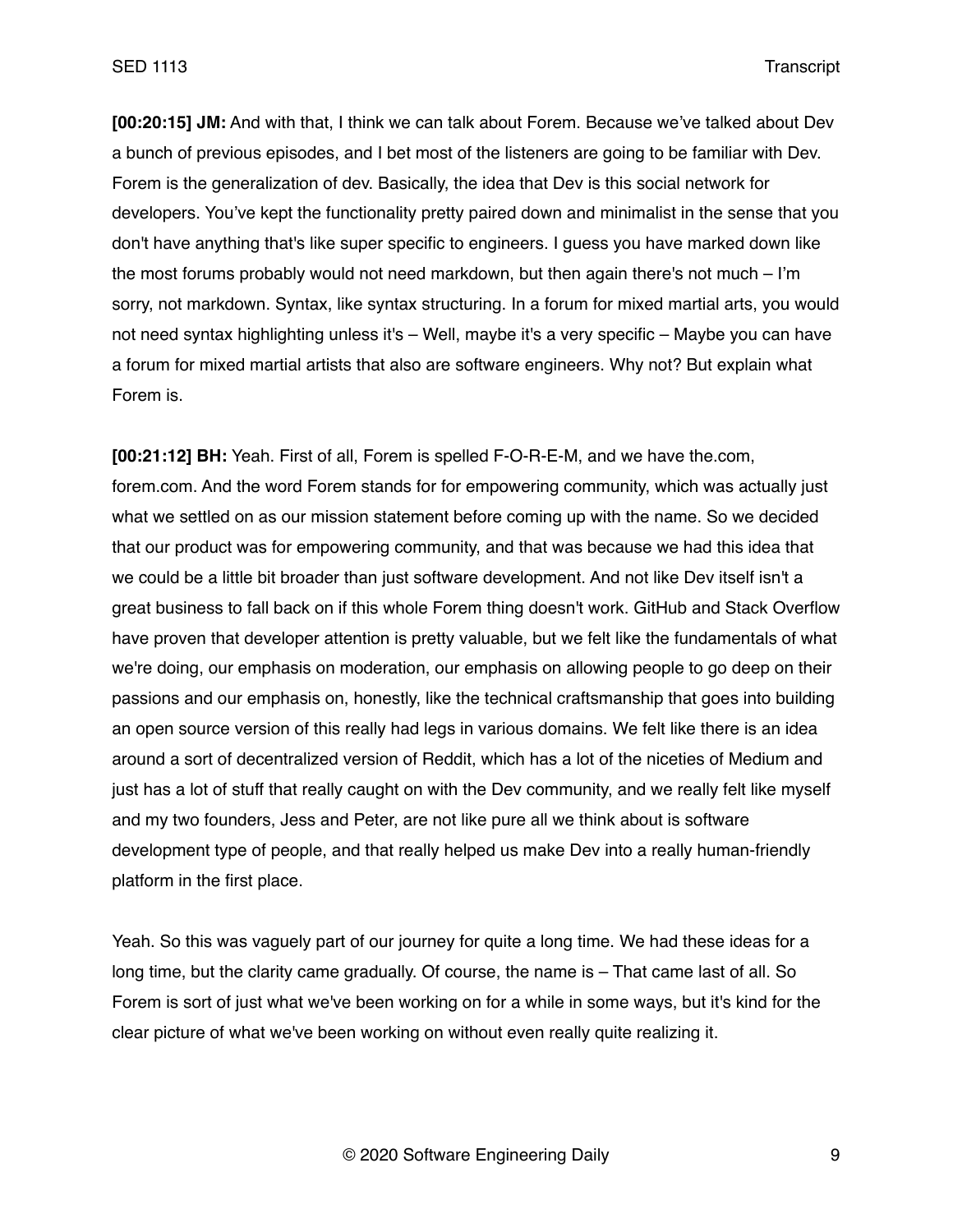By the time this comes out, we will have changed over to github.com/forum/forem, as the organization and repo behind the project, because it think we'll try to get that done this week. Yeah, we just announced a couple weeks ago that Forem is the name of the projects.

And you alluded to mixed martial arts. We have one community called this mmalife.com, which is alive and starting to be kind of active. And we have a couple other communities out there. Right now, we have not made it very easy to get up and running, because the hosting story is a little bit convoluted right now. We haven't even really published details around how to even do it best on Heroku. And we want to really emphasize the best way to do it. Period. Whether it's Heroku or any other cloud provider or anything like that. We want to provide it deployable as a service.

We have these early adapters who have dealt with the pain and just gotten up and running, because they couldn't wait. But the true story is still hopefully just a few weeks away from us getting a few more people up and running. But then within months, or in six months, I really suspect we'll be stable and supporting thousands of communities.

**[00:24:33] JM:** I'm sorry. The deployment, you just might want to make it possible to deploy easily to Heroku, and render.com, and GKE, and whatever. You want to have instructions for all these things. But then you also want to have some kind of basically a SaaS offering, right?

**[00:24:50] BH:** Yeah. We plan to provide something maybe called Forem Cloud or whatever we name it, which is going to be a SaaS offering. And we suspect we'll be really good at hosting forums and we want to do that, and mostly we want to be able to create a situation where we can continue to deploy quickly to all of the forums and create a story where we can keep forums up-to-date really well.

But if other people want to deploy on whatever infrastructure they choose, we really want to make that easy. In a lot of ways, we're just our first customers in getting this right. But ultimately, we want our technical community to have as much from that this is possible. I want at create a forum for my family, because I think it's actually a nice use case, because we have these like text message channels, which I find hard to keep up with and hard to kind of store pictures like I might. And it's highly private. And it's one of the few things I'd really want to host myself if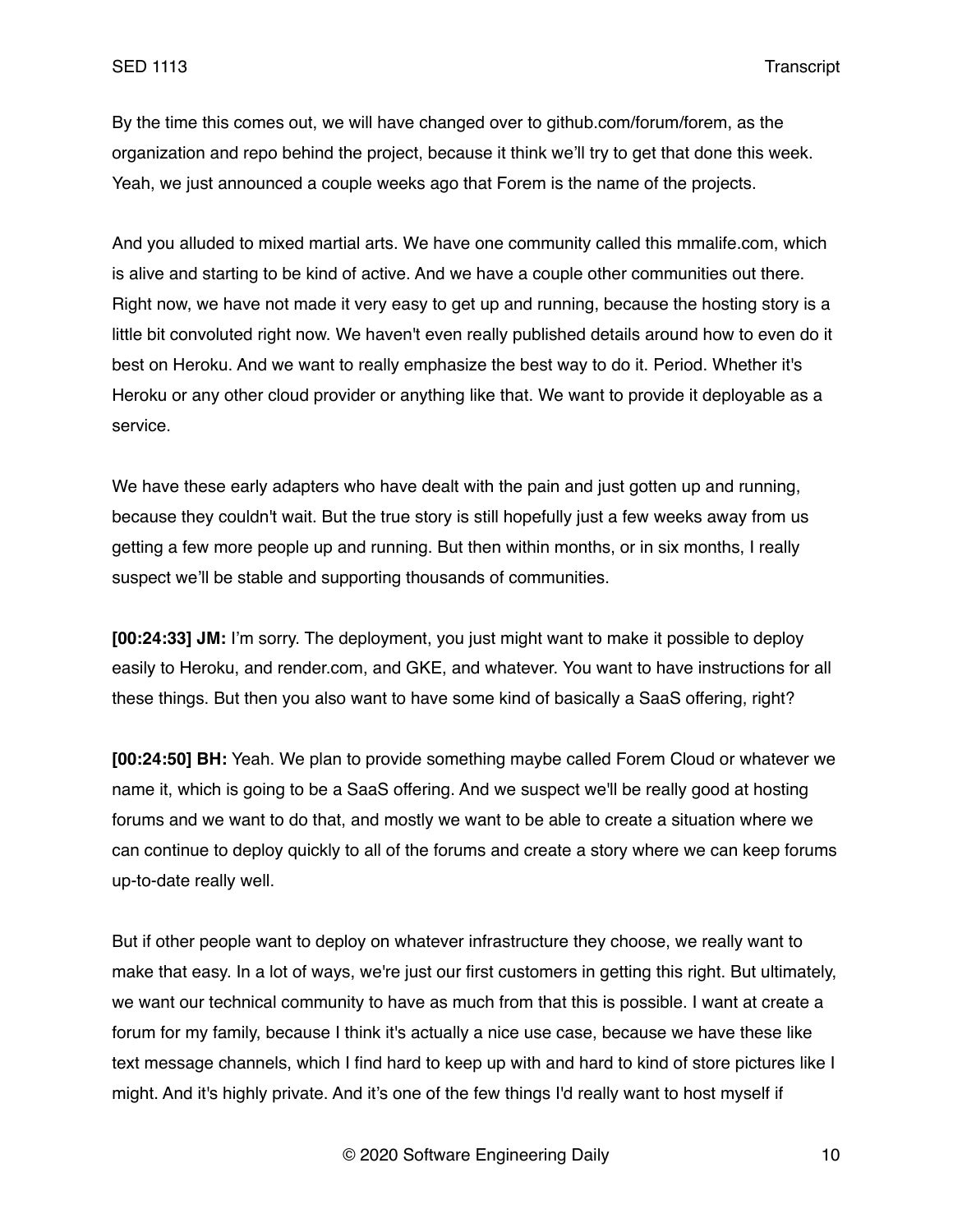possible, and we want to give our technical community the tools to really be community leaders, whether or not that's in software development, or even just within their own family. We're excited about what the future holds. That picture is still a little blurry in terms of what we're going to come up with.

**[00:26:12] JM:** Just drilling on specific technical questions. So if you fast-forward to this future where you've got communities that people are deploying on GKE and Heroku and whatever else. And then you've got the Forem Cloud and you've got all these different deployment mediums, and then you want to have the optionality of adapting certain things. Let's say a new reaction. You have these different reactions, like a heart, or claps, or unicorn icon, and there's some updates that you might want to push out to all of the instances. There're some updates you want to push out to some subset of the instances. There're different ways you can do these kinds of updates to the overall system. You'd like to give people the option of updating, but you'd also like to have the potential to push it out. How do you solve that problem? Or have you studied how – The closest analogy I could think of is like a WordPress solves that problem.

**[00:27:10] BH:** Yeah. I would say we thoroughly have not solved that problem, but we've been avoiding the pitfalls of just doing it the exact same way as WordPress. We're too early to say that we fully know the answer, but we're sort of vaguely shaping that out. And that's why we're being pretty slow with this part of things, because we do really want to make it easy to get updates and for updates to get rolled out with great consistency.

WordPress grew up in a world where software updates happened a certain way. And seeing the way browsers get updated these days, the way certain updates happen and the way our software really is pretty opinionated about how things work and how we don't enable like, literally, any website the way WordPress tries to work for. WordPress does blogs, but it also does landing pages. It also does social media via BuddyPress and things like that. We really feel like social media and Forem is enough of a staple of the web that we don't have to kind of be all things for everyone. And hopefully that simplifies our deployment outlook, but these are thoroughly unfinished problems.

Our worst case scenario is that we do have like a quarterly deployment to a lot of the stack, and it's not as magical as we'd hope. That's probably still kind of table stakes and not the end of the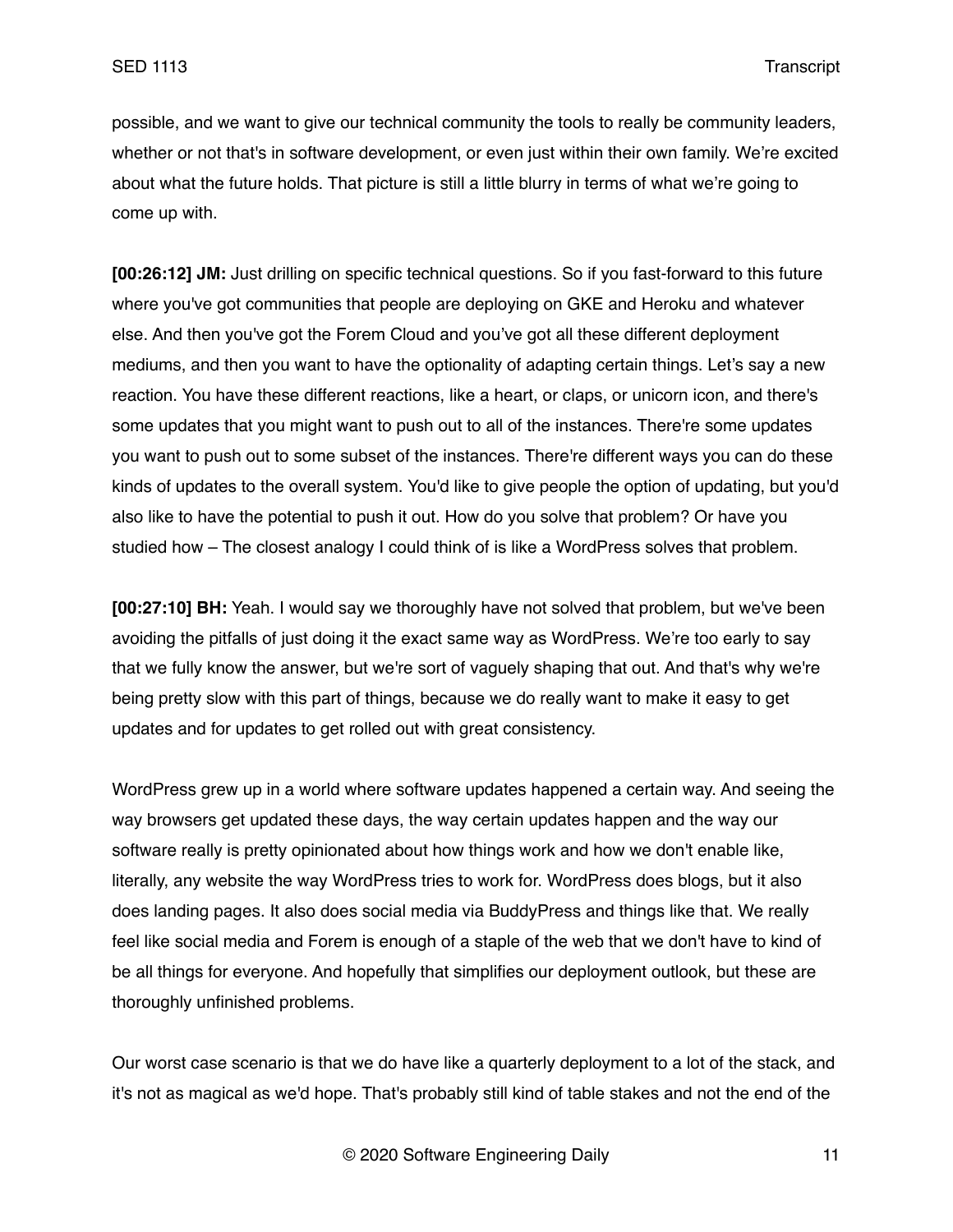world. But we're gradually kind trying to stop these problems out one at a time and trying to really emphasize doing it ourselves at first and supporting our own Forem Cloud until we really, really figure out the story. But early on, folks have been updating pretty consistently along with us and we just want to make that as much a part of the culture as anything, like download the latest daily and just keep rolling with the updates.

**[00:29:06] JM:** Are you starting to architect the Forem Cloud yet?

**[00:29:10] BH:** Yeah, we are, but it's still somewhat trial and error at this point. Again, by the time this comes out, we'll probably have some stuff posted on it, but in such a way that it can be like it can in break and it's not critical. But a huge part of our plan is to keep our offering pretty simple. I said like we are a Rails app. We try to bundle everything into that concept. We don't have such a convoluted architecture that the cloud portion is going to have to be like this huge giant hairball. We try to keep things pretty simple.

So, I think ultimately our offering is going to kind of keep it simple. Like we're a furom, it's like not the most complicated software in the world. Some parts about what we – The challenge ahead are inherently complicated, but we want to try to keep the software simple wherever we possibly can. We just have one main database, that's Postgres. We do some things in Redis and Elasticsearch, but we really try to keep things in the Rails kind of way they do it, which is just not so typical. A lot of people tend to have their architecture sprawl, and we've been pretty slow and steady with that part of things as much as we can, because we do want to keep it simple so that the complicated stuff only has to be this stuff that's actually complicated.

**[00:30:34] JM:** Do you envision Kubernetes playing a role in the standard deployment?

**[00:30:40] BH:** Probably. This year, we feel like our main offering is simple enough that we probably don't need Kubernetes. We can use basic containers or VMs and stuff like that. I can probably comment more on that, but I'm really not sure exactly where we're going to land. We're trying a ton of different things, and none of it is so complicated that we can't tear down and go in a different directions. So we're sort of in a bake-off right now in terms of like different little ideas that might – In a few weeks, we'll have a really good idea what we're actually doing long-term.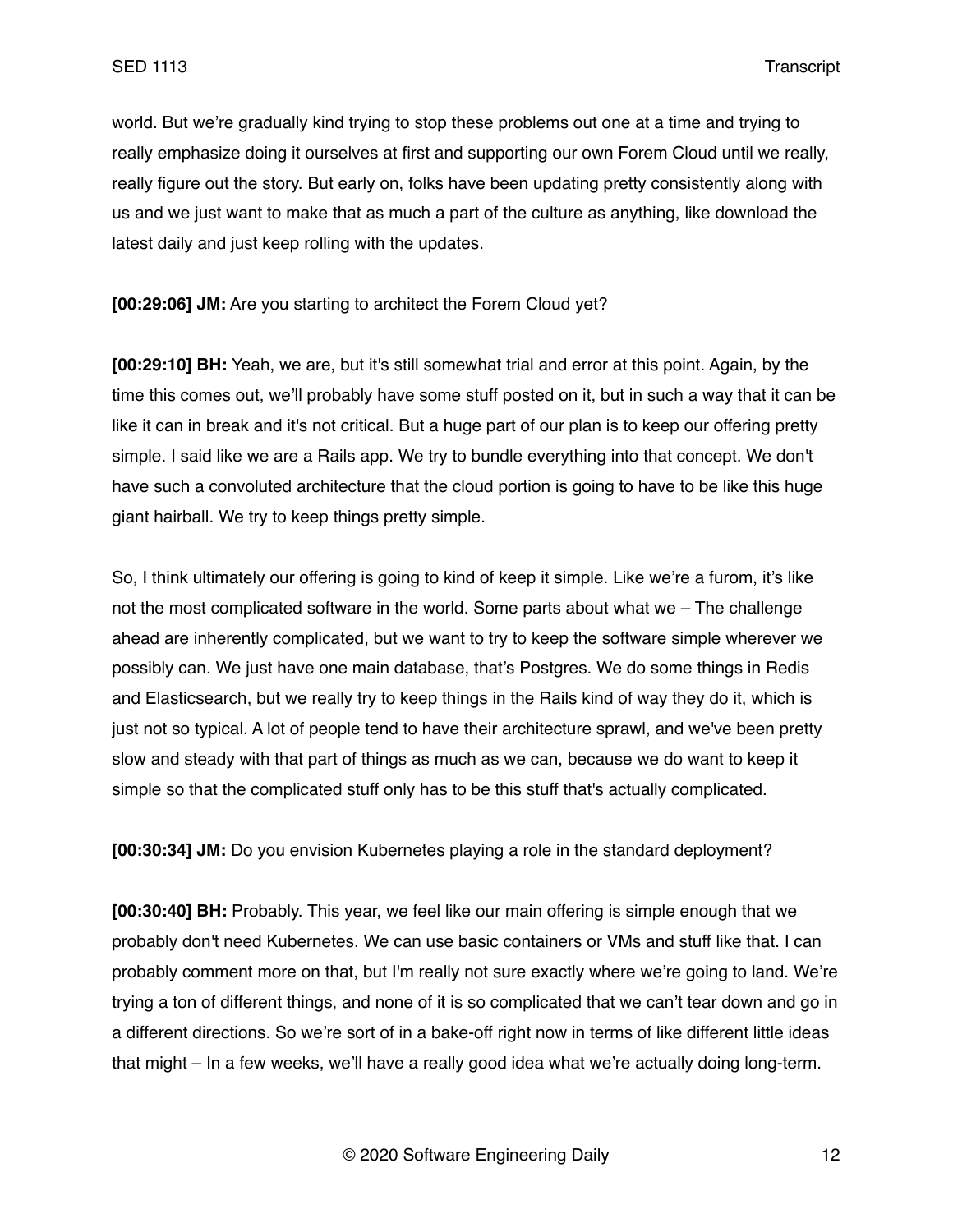**[00:31:14] JM:** Well, give me the gritty. Give me the dirty, undecided experiments you've been – So you're trying to play it via VM. You're trying the play via whatever, like container instance. Tell me a little about those experiments.

**[00:31:27] BH:** I'm trying to talk about it in a way that I'm – It's enough of something I'm not really worrying about in the details that I'm not even like sure what our latest is. This is actually like we're a big enough company that I'm not actually sure what – I have an idea about some of the choices we've been making in terms of just like Linux stack and stuff, but it's efficiently sort of outside of what I care about that I don't even really feel like I have all that much intelligent to say.

We've been making a bunch of sort of little experiments about how the deployment should work. We've been trying to pair-down how we do things and put them into a box. But it's just like a Linux machine. And the difference between the options is kind of like either above my pay grade or just below what I tend to care about. I've been trying to focus on making it as simple as possible for our systems team to get this right. But it's kind of cool. It's a little bit like outside of my domain to really provide great answers with, which I'm kidn of happy about forever. It was just like I knew everything.

**[00:32:35] JM:** That's fine.

**[00:32:37] BH:** Yeah. I mean, just genuinely, like I know kind of what we're doing, but I don't even really think I have anything smart to say about it. I have smarter people working on this stuff.

**[00:32:46] JM:** Yeah. It's good that you're in a position we can actually delegate. So how big is the team at this point?

**[00:32:50] BH:** Including some part-time people here and there, because we're a globally distributed team. We have different people in different structures of work and stuff. But we're about 27 people.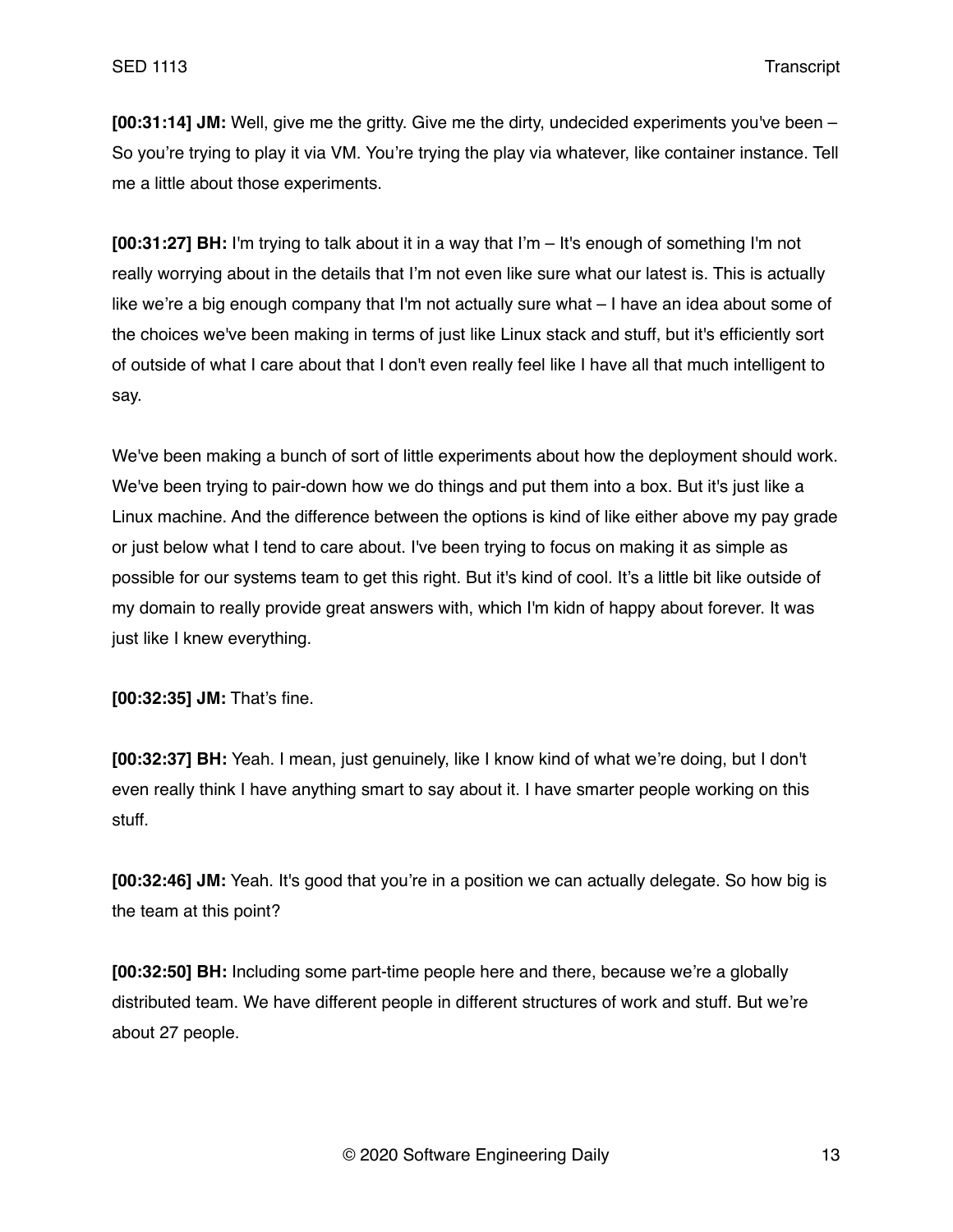**[00:33:01] JM:** Gotcha. And the revenue streams, we could discuss these from the business point of view. Original version of Dev has advertisements, because it's a social media website. So it's easy to imagine each of these instances having some kind of advertising system. But the core Dev platform also has good ad revenue potential. Are you thinking much about revenue streams at this point?

**[00:33:31] BH:** Yeah. So we want empower each individual community to monetize in the most effective way possible, and some of that was sponsorships and ads. Some of them might be a membership model depending on the community. And we're going to be mostly be focused on making that technically possible and then have the communities figure that out.

And then we're going to charge based on usage and how big their database needs are, and we're pretty excited that our revenue model is basically selling a SaaS. We hope we grow like a social media company, but we monetize like a SaaS, and then hopefully provide trust and value like an open source company. And we suspect that within ecommerce, within membership models, within sponsorships, that individual communities are going to have a little bit more creativity over how this is done.

And we've even experienced this with Dev. So our best monetization model right now are these campaigns we run, which are essentially online hackathons, which the community gets incredibly excited about. Organizations are pretty blown away by the engagement in something, which otherwise if it was just a sponsorship or something, really, people wouldn't pay attention to or notice. But we get thousands and thousands of users engaging. Hundreds of people creating fully-fledged submissions, and it's such as a cool Dev way to monetize, because everybody really loves it and we make it pretty easy to sort of just click out if you don't think it's very interesting.

And then we hope that this – We call it campaign mode. Ultimately, any individual community can make really interesting fun use of this, which maybe monetizes and maybe it's just part of the contribution mechanic for the community. And it kind of speaks to the idea that, say, a medium does not have the organizational capacity to get super creative within a domain. Medium.com cares about publishing. They don't have the institutional creativity to treat each domain as something they care deeply about and then they can monetize in a creative, user-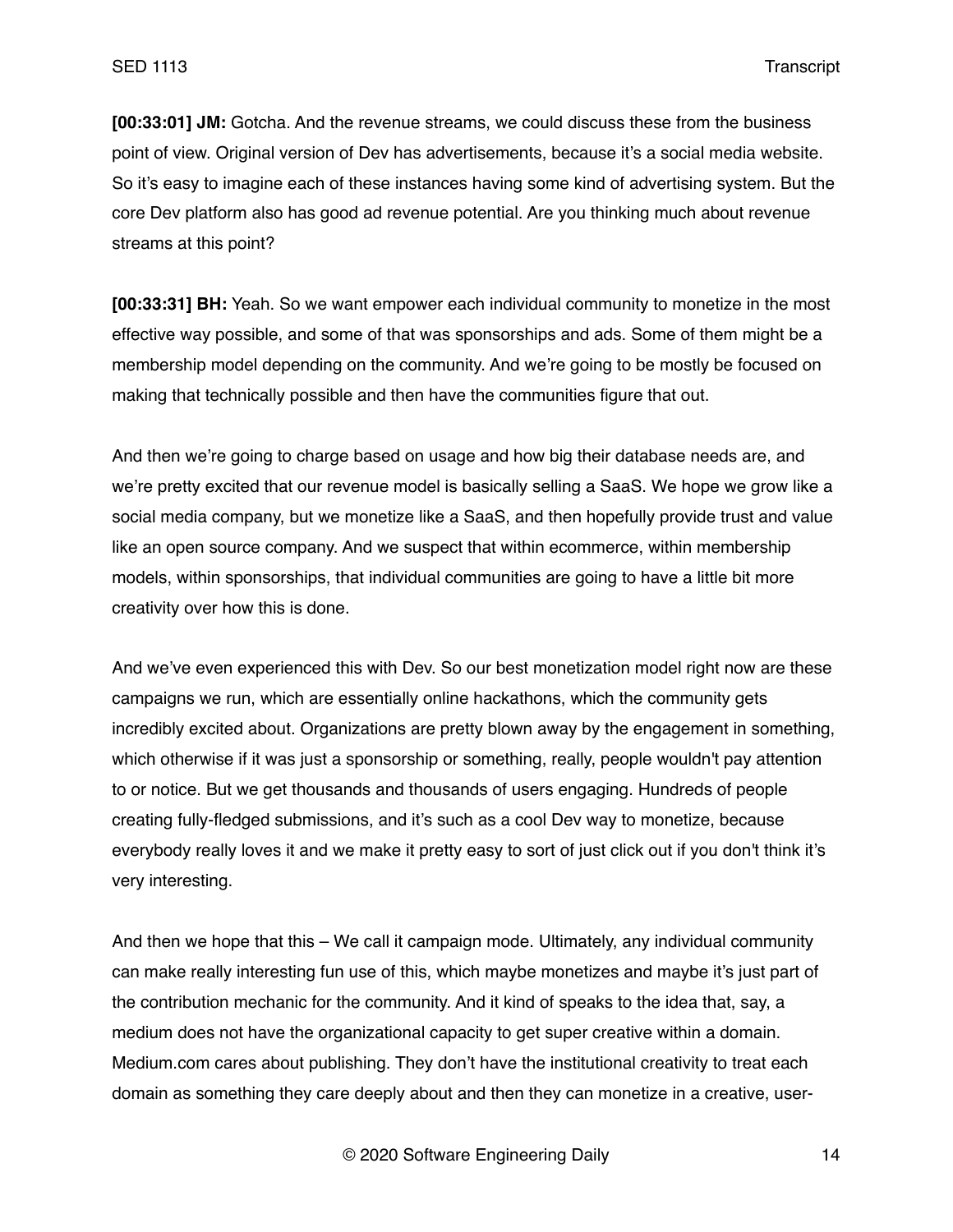friendly way. But by a giving a lot of powerful software to community leaders, we hope that they will be able to monetize through whatever is the most effective and interesting channel they have as long as we can help them gain membership, help them roll out the features that are sticky and that people really love engaging with, and then giving them as many tools as we can to help them monetize.

**[00:36:17] JM:** And so it's worth pointing out that there must be some design constraints that you've imposed on the core site, because you want to have a set of features that every single community needs, but you don't – Again, it's very easy to imagine hackathons being useful for Dev, but may or may not bear fruit in other instances. Can you imagine ways to pick and choose the functionality for the other communities? Has there been anything from Dev that you've had to strip away because you had to restrict it for those other communities?

**[00:36:54] BH:** Yeah. Dev, since we began, have been doing lots of different interesting things within the community to promote our values, to fund situations, to educate. So an example is She Coded, which is a campaign we've done for the last four years, I think, and it's all about celebrating women in tech and we do it on International Women's day. We feel like it is less driven by simple platitudes and really is a community-first event that people really have loved since we launched it.

In the first few years we ran it, we mostly like hardcoded whatever the new design was. We really made She Coded a concept within the app. But this year, in a forward-looking direction, we decided this is a year we're going to strip out all She Coded code and really develop up campaign mode, which is more of a generic way to spin up different types of functionality. So big campaign banners, but the functionality doesn't really care exactly how they work or what goes in them. Highlighted tags imposed so you can use the features, like tags and like posts and those sorts of things as building blocks for all sorts of interesting fun features.

So after we built campaign mode, we used that for every different type of campaign thereafter. So, hackathons, we did Earth Day celebration where we had an AMA with an animal sanctuary person. Not that that had anything to do with coding, but we just thought it was a fun idea and it was a little bit of a little break and people had fun with it. And all of these things were part of the same infrastructure of this idea of a campaign.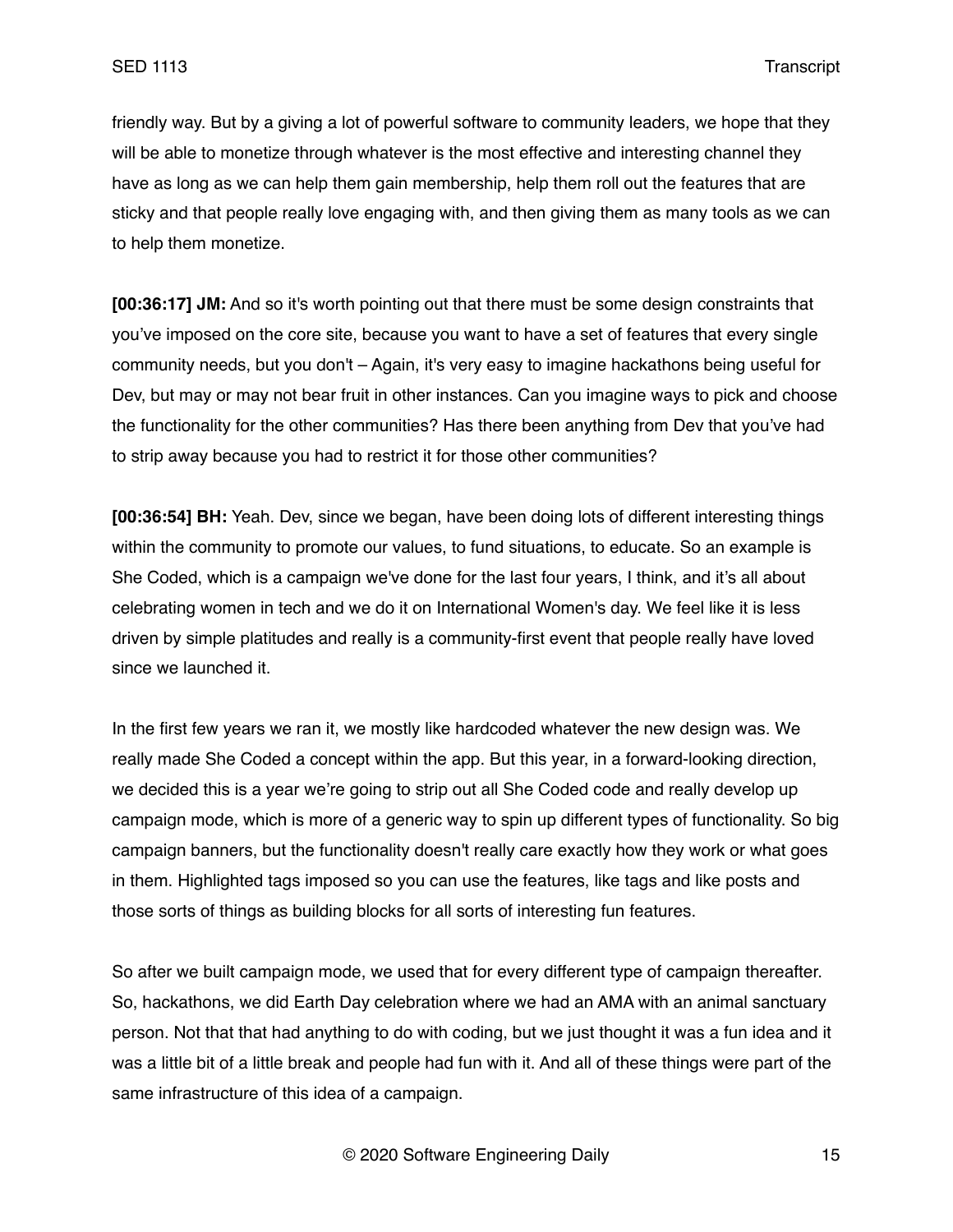And we are hosting an online conference later this month, July 23rd and 24th, which is also making use of campaign mode. So Code Land is going to be this really cool custom use of the site for an online conference. But because we've built in enough tooling, it kind of works without any new code. There's code running, but it's running kind of as a plug-in and not is actually part of the application code. And this is our idea of turning the app into more of a kernel for a lot of interesting functionality and trying to strip away stuff that is hyper-specific and really get that out of the core app and enable as a platform people to build in in more different and interesting ways.

But because each app is its own instance, people can kind of do this with enough freedom that they're not having to support 100,000 different types of use cases all at once. I imagine if Facebook builds a custom coronavirus dashboard, that's kind of just built on that one Facebook instance and we get to kind of think about things a little differently.

**[00:39:57] JM:** So, you've had first-hand insight into the changing Internet consumption habits due to coronavirus. What have you seen? I mean, I've seen my own interesting stuff from just how people are consuming podcast content. It's kind of been up and down and up and down and there seems to be waves of how people are responding to Internet content consumption. What have you seen in your own business?

**[00:40:27] BH:** Yeah. It's hard to see strictly within our business any radical changes, except that we do podcasts. And I think that has changed a little bit. We brought in CodeNewbie be as part of our organization last year. CodeNewbie does podcasts. They do this conference, and that's where we – They've been doing an in-person conference called Code Land for a few years, and we thought it was best conference the world.

Our first attempt at doing that conference got shut down. That sort of was weird. And then podcasts also have been sort of like up and down in weird ways. And then we launch our own Dev Discuss podcast. So if you search Dev Discuss in whatever podcast you subscribe to and you can kind of follow along with some of our interesting discussions with community members and stuff like that.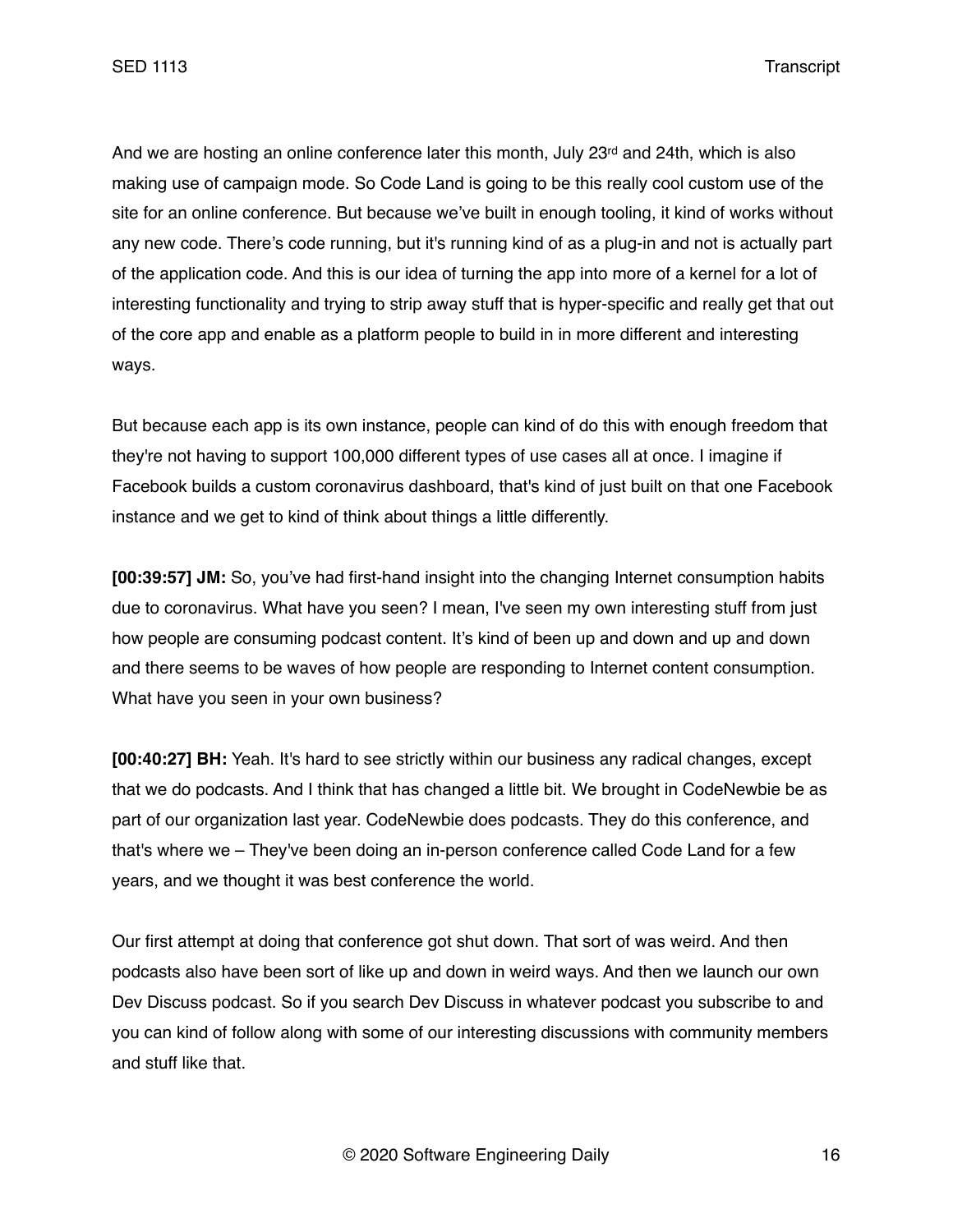But the core application has kind of trotted along like normal. It's hard to really plot coronavirus that much. The biggest impact on traffic, like or user behavior or anything, was like in January, Google rolled out an algorithm adjustment, which hit our traffic briefly. But then things rolled back to normal and we're like higher than ever. But it doesn't seem like that's a big coronavirus thing.

I think if our main usership was not software developers, things might be different. But I think people have been consuming our site the same way they always have, like while they're at work, whether it's at home or the office, they're going to go off to Dev to sort of just keep up with stuff and to read some things here and there. They're going to heavily use Google to find their answers. They're going to land on content that people created in that way. But coronavirus hasn't been, I think, a big factor one way or another in our traffic. It did make us want to roll out Forem a lot faster, but we quickly realized like if we're going to do this right, we can't just like rush it out like crazy. That also, maybe if we roll this out in the next month or so to broader consumption, coronavirus will play an impact in how people consume their online communities. Of course, it's important as ever now that people have these online communities. But I just think in the software development world, it hasn't been a huge difference.

### [SPONSOR MESSAGE]

**[00:43:04] JM:** Open source tooling is generally preferable to closed source tooling, because with an open source tool, you're going to know what code is running. You're going to know what the community is saying about that code and you're going to have flexibility. But scaling open source tools is not that easy. You're going to have to spend a lot of time managing and maintaining that open source software. And the alternative is to use closed source software, which will be scalable, but you won't know exactly what code is running and you won't have an easy migration path.

Logz.io is a scalable and fully-managed observability platform for monitoring, troubleshooting and security, and it's all based on open source tools, like the ELK Stack and Grafana. Logs.io is open source software at the scale that you probably will need if you are a growing company. Sign up for Logs.io today by going to Logz.io/sedaily and you can get a free T-shirt. You can go to L-O-G-Z.io/sedaily, create an account for Logz.io and make a dashboard. Once you make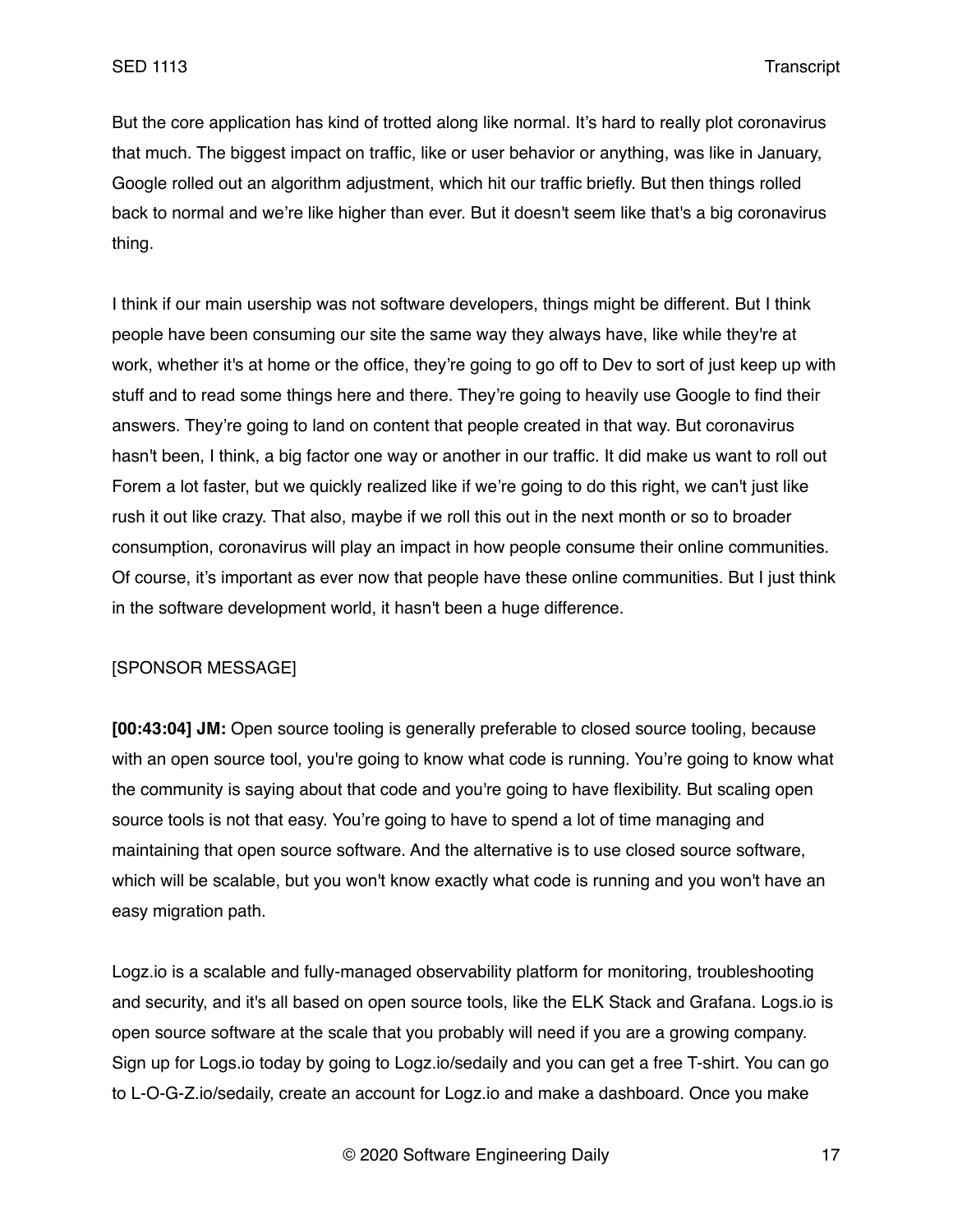that dashboard, you will get a free Logz.io O T-shirt. Thanks for listening to Software Engineering Daily, and I hope you check out Logz.io. That's L-O-G-Z.io/sedaily.

### [INTERVIEW CONTINUED]

**[00:44:42] JM:** So the content that people write on dev, I think earlier on, it was more about frontend stuff or maybe like more beginner related issues. Over time, there had been a lot of experience developers that have glommed on to the platform. It's really become a place where people publish, really, any content about software engineering. And I wonder what your barometer is for what people care about. Water are people focused on when you see the kind of things that people are posting? Is there anything that has surprised you in terms of what people care about the most? What people seem to be writing about the most? What Dev discussed subjects have been the most popular? What are you seeing these days?

**[00:45:27] BH:** Yeah, it's really interesting to see the adaption of software go from a fringe idea to just something everyone's interested in and talking about. The GraphQL ecosystem broadly has just become this like enough, almost since I started this project, being an consistent evolution. It still seems sort of new, but it's also sort of table stakes in a lot of ways. So the whole GraphQL ecosystem has been really interesting to see evolve in terms of its web dev, but it's also like kind of touches frontend and backend and it's this kind of new idea for how people want to develop the web.

I think Rust stands out as the one that, across really everyone's radar, it has something someone's interested in. So people are interested in WebAssembly. They're interested in going from web development to something maybe a little bit more systems and low level. They're interested in evolving to the newer version of what they're already doing if they're more of a C++ developer. And so those are a couple things. The Flutter ecosystem, I think people have been pretty excited about in ebbs and flows for a little while. That comes to mind. Yeah, just kind of like in observing it all, there're just a lot of repeat patterns too. There is an excitement. There's a period of time where it seems like there's way too much content. People are way too excited about it. I think Typescript fits that for me. I think, for a while, people thought it was going to change everything. And maybe it did get a lot of adaption, but nothing like dramatically changed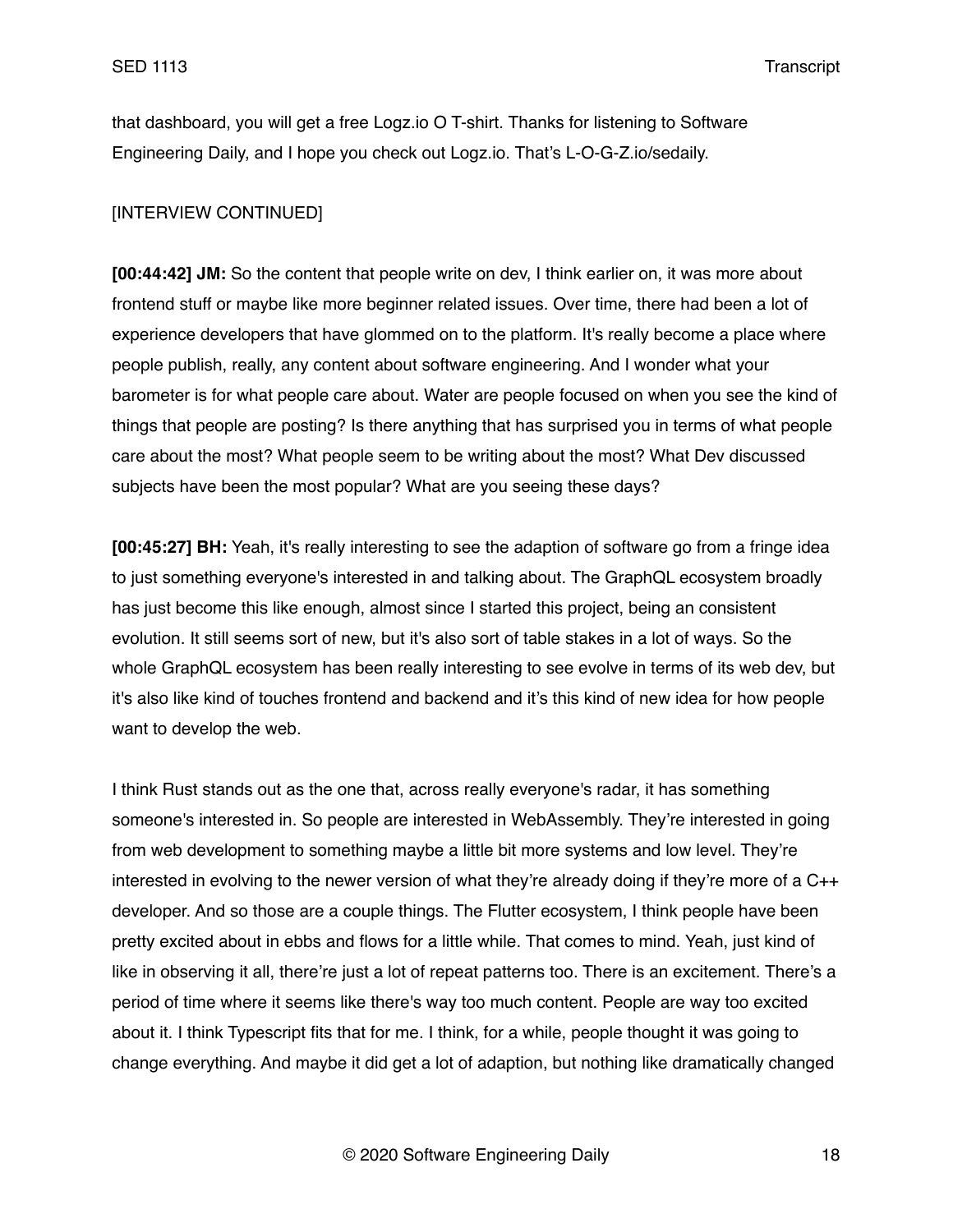in the programming world because Typescript became more popular. And that's kind of how things go.

It's been exciting to see people take to Dev to talk about new things a lot more. For a while, I felt like that was strictly the realm of Twitter and maybe Hacker News for like what the latest and greatest is. But more and more, I think people have been wanting to take to Dev when they first think of a new idea, they first have questions about a new thing. It's been really exciting to see the creators of different ideas and paradigms and libraries posting on Dev.

Rich Harris, the creators of Svelte, has made a few posts on Dev, each of which became incredibly popular within the community just because they're a stance on web development in general for the most part. And it's been pretty exciting to see. But software development, it seems like the more things change, the more they stay the same. People mostly just need to talk a lot about stuff to gain an idea about what's actually going on and what the real trends are.

**[00:48:13] JM:** Have there been any unexpected engineering challenges as you have built out Dev?

**[00:48:19] BH:** Well, I can certainly say that I'm really happy that the product market fit has continued to evolve to allow us to make really important team expansions. I feel like we were at a phase of total mayhem in a lot of ways before we hired Molly Struve, our lead server reliability engineer. She came on like right when we needed her. And even though we've grown a lot since she came on, things have become much more stable. And that's mostly because we had these challenges of just like as much as our architecture is scalable, as much as Heroku makes certain things easy, there is like problems that if you don't have someone like really dedicated to dealing with it, you're going to encounter problems.

Molly coming on was like helps us avoid some major problems. So we were having like constant different types of memory issues. Ruby is a tough language to manage memory. And that was a big problem. But we brought in some great people and then we dealt with that. We have several folks within our organization who came in as from the open source side of things and then joined our team full-time. And that's how we've hired several key people. Obviously, like if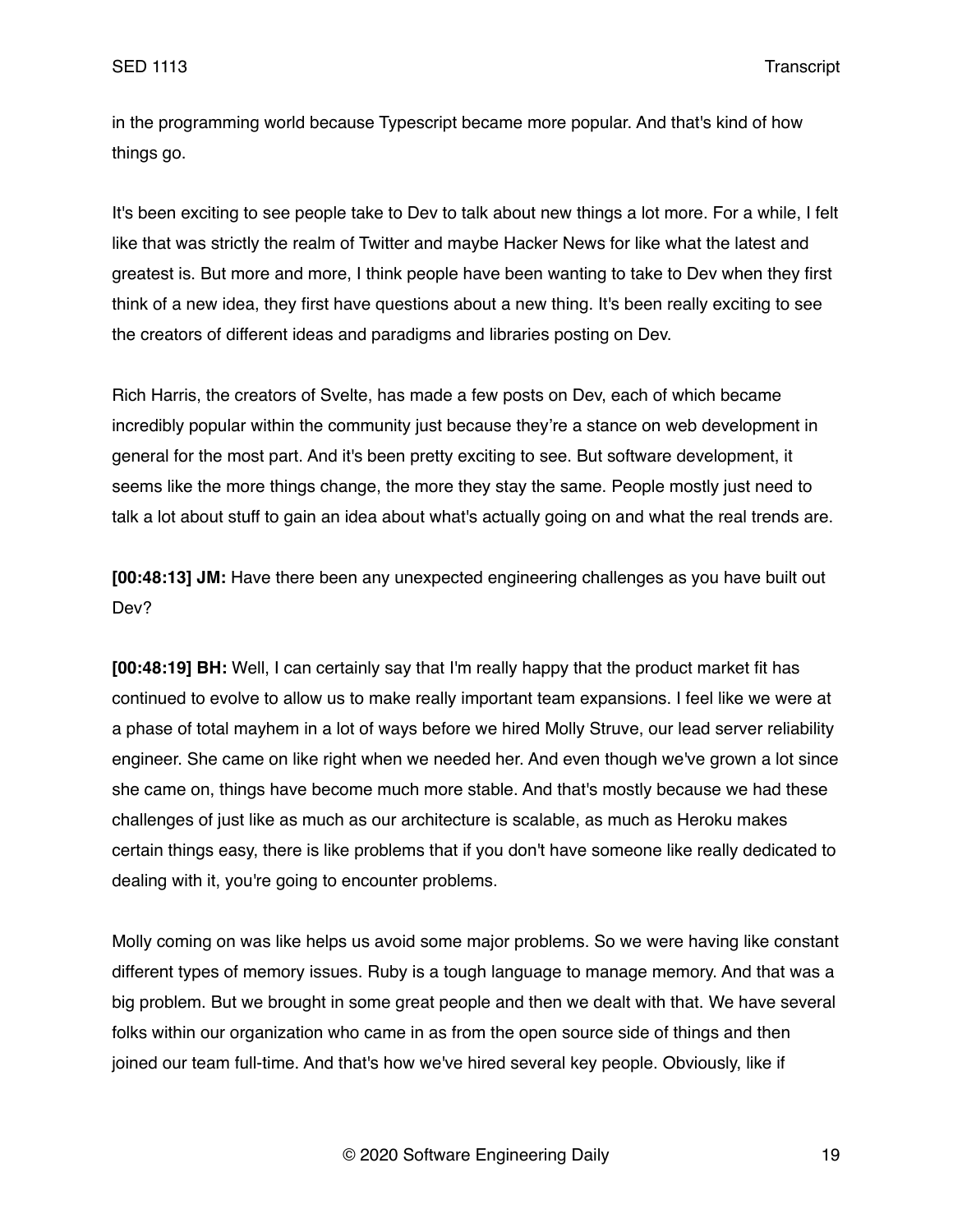people are already interested enough just to be part of the process that are going to be great team members as long as they're good people as well.

Luckily, I'd say like we haven't run into anything that's been anything more than a somewhat of a tech, short-term technical issue. Although our future plans are more ambitious than anything we've done yet. So we have these issues of moving from a Heroku-centric infrastructure idea to something a little bit more generalized. But, of course, we're doing that across the board in terms of taking the word Dev out of the codebase and turning it into a variable. And then I suspect the technical challenge of deploying new code across the different networks all at once is going to be a difficult and exciting one. I'm excited to build out certain types of Chaos Monkey-esque features that have a better idea of just how things are running across the network as things get more complicated and distributed.

Of course, we're going to have to overcome challenges of authentication and privacy and how the network is going to allow people to be private between networks, but also have the user experience where they can maybe scroll between the different forums in a pretty easy way. We have a lot of stuff to figure out, and we're taking on the idea that we're betting the company that we're going to figure out some of these stuff, mostly because we've had unique access to some of the most creative and driven engineers in the world because we're a community for software developers and we can really put our values out there and see who wants to be part of this.

So far, like we've thankfully been able to overcome every little tiny challenge along the way, and it's mostly because we have this broad community of excited engineers just looking at stuff with us and a great pipeline of developers joining the team whenever we need them.

**[00:51:46] JM:** The memory management issue with Ruby, there was a period of time where people solved that with JRuby, where they transpiled it to Java byte code and then run it on the JVM. I imagine, that does not fit your simplicity ethos.

**[00:51:58] BH:** Yeah, that's the kind of thing like we'd rather, to some extent, just do things the most generic way and let the ecosystem solve some of our problems. Luckily, we run the same stack as Shopify, and GitHub, and Airbnb and a lot of other companies. And even Shopify, as far as we can tell, like also tries to keep things simple in a lot of ways. Just run Rails.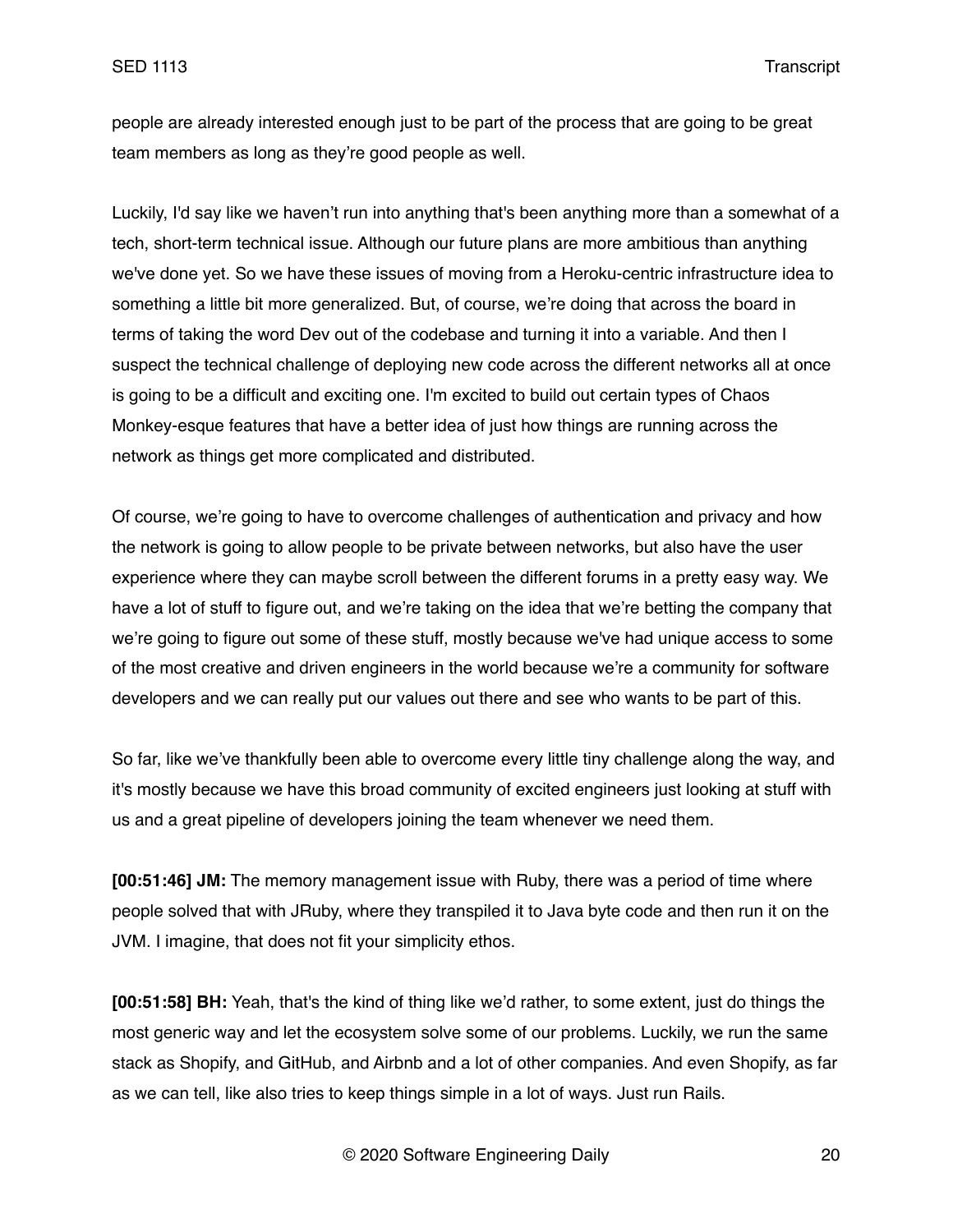SED 1113 Transcript

So a lot of these things get worked on over time, and we suspect that the problems are going to get better, but then also like this is just kind of part of the deal, like Ruby is kind of memory inefficient. It's kind of a pain. It's going to be a problem for us as we try to deploy all these different instances and try to keep our costs down, because now we need to try and make a profit on Forem Cloud or whatever we end up calling that. And it's going to be challenging, but we're not trying to like get too far ahead of that challenge. We could go JRuby or something. But, yeah, I think you hit the nail on the head. We try to keep things conventional and simple, and there are a ton of optimizations that I know exists within our app that we're just not doing in terms of application logic. I know that our basic queries for the feed bring in and store objects inmemory that are way too big, and that can be solved with application logic and we don't need to rush for some snazzy new runtime.

**[00:53:38] JM:** Well, speaking of the feed, I know we're up against time, but I do want to ask what the process has been for designing a good newsfeed and how you have updated it over time or how much engineering work goes into making a good feed.

**[00:53:59] BH:** Yeah. So, for a while, the feed was this convoluted mishmash of like different ideas, and the feed really was like our best attempt at not being totally useless. That was good enough for a while, because maybe our early adapters were willing to deal a feed which never seemed quite right for anybody. But it really is a difficult challenge, because, A, like just the queries involved. It's hard to like organize a good query for a feed because it's so unique. It's hard to like spread that across many users. But then there's also the challenge of like jut you don't get eyes into all the different situations. You want to give people stuff they like. And you also don't want to give people like a million knobs so that they have to like tune their feed to themselves, because it's like really complicated. You want to kind of give people something that mostly works for them, but they have some options to adjust it.

Generally, we've settled on giving people more control over their feed than a typical social network. So like on Twitter, you don't really get to see how you might tune your feed. On Dev, we allow people to set different weights for tag so that really helps them just tell us like, "Hey, I want to follow Ruby and JavaScript, but I care way more about Ruby. Don't give me so much JavaScript. There's way too much JavaScript here. Let me see more Ruby or Linux or whatever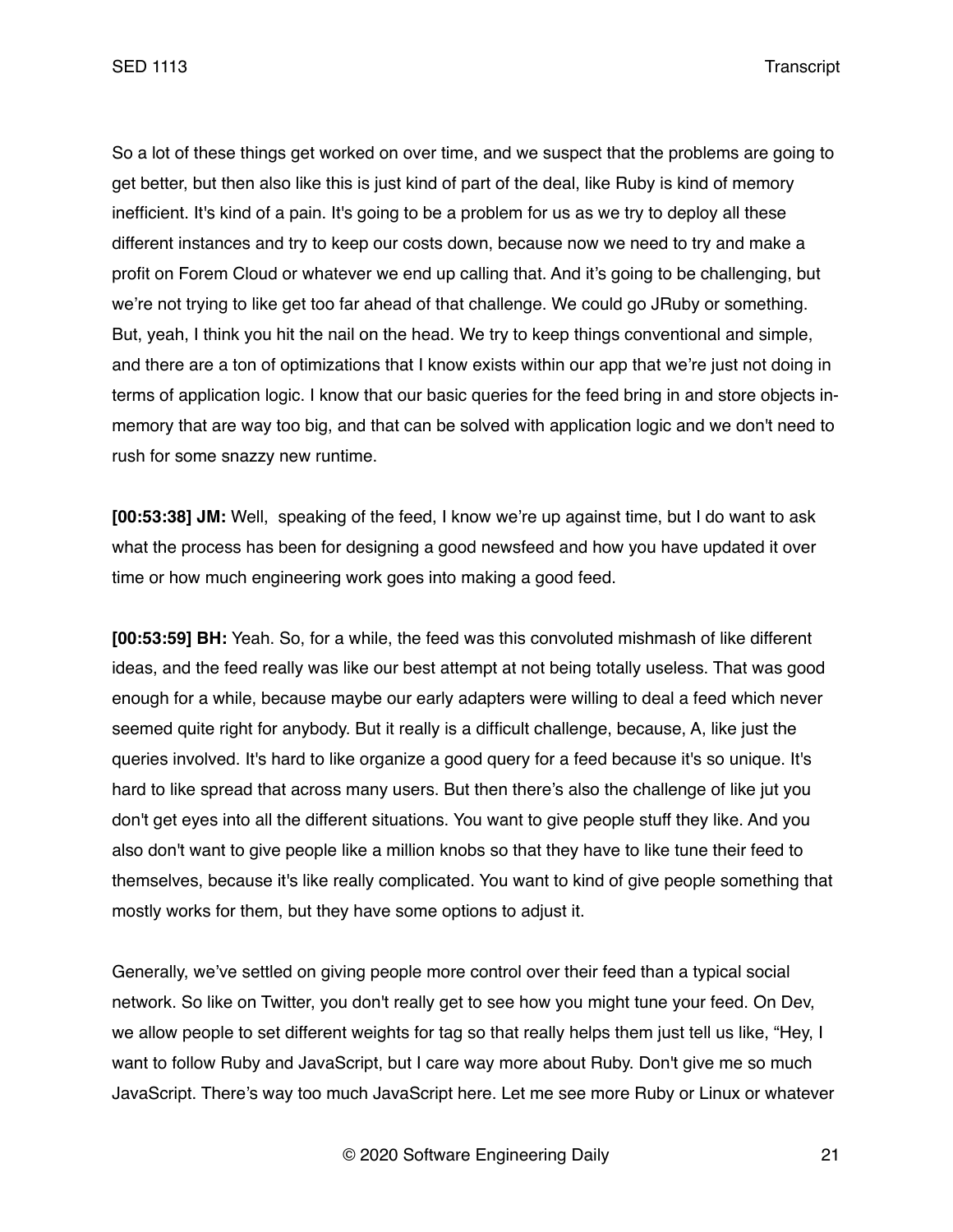I care about." That's one thing that really helps people like just get the experience they want, but we don't want to like overdo that. We don't want to create a million knobs. We don't want to create a situation on each forum that has maintain like this really complicated thing.

So we try make it possible for people to have a little bit more choice, but to try to keep it simple. And then after that, we just like AB test to see what people seem to care about a little bit more. We're early on enough that I don't think we have this success to say that we're building anything overly like addictive. And as long as we're feeding people vegetables and not junk food within the content, we tend to be able to focus on just general engagement and try to just make observations about what's working and what isn't and then iterate from there. But we don't have infinite engineering time. And right now, we're like making no efforts to improve the feed. We're occasionally taking some PR's, which is really nice as an open source project. We get to like accept contributions on things that are not primary concerns of hours.

But right now, 100% of our resources are just going into this form idea. We're really betting the company on this. So for the time being, like the feed is just what we provide. But once Forem is launched and we're really up and running, we're going to take another deep stab at what is it mean to serve a feed to a social media company, or to a social media community. What are the concerns around addiction? Around serving vegetables and not junk food, and what that means in the long run?

It's all about like what the most important things in the moment are. And we've thankfully made it possible for our users to really give themselves a great feed through control and through some simple decisions on our end. And in the long run, it's just going to be kind of an evolution of that, ship, iterate, ship, iterate, pay attention to behavior, ship, iterate. Give people control, but try to keep it simple. Ship, iterate. And that's the deal.

**[00:57:31] JM:** All right, Ben. Well, thanks for coming on the show and, really, congratulations on all the success. It's pretty impressive. And having seen it grow from basically a Twitter account to a social networking platform is pretty impressive. Really, nice work.

**[00:57:46] BH:** Yeah. Thanks, Jeff. And it's been really fun to touch in with you like at every step of the way. It's been really exciting and motivating to have you as part of the journey.